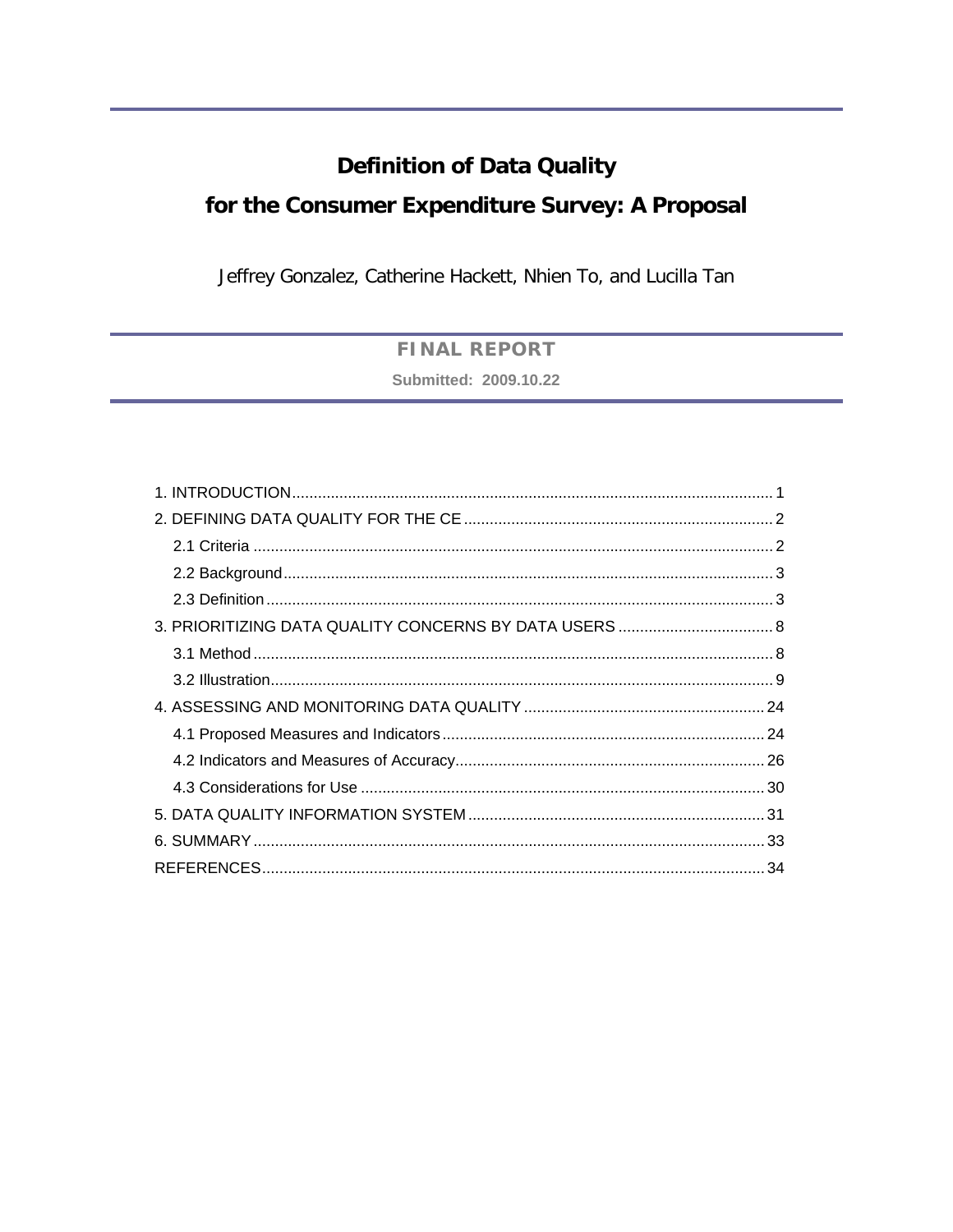## <span id="page-1-0"></span>**1. INTRODUCTION**

The Gemini Project was developed in response to the findings of the Consumer Expenditure Survey Program (CE) Review conducted between March 2007 and September 2008. The primary objective of the Gemini Project is to develop a detailed research roadmap for a redesign of the CE to improve data quality through a verifiable reduction in measurement error, with a particular focus on under-reporting. The effort to reduce measurement error is to be explored in a manner consistent with combating further declines in response rates.<sup>[1](#page-1-1)</sup>

The Gemini Project Steering Team chartered the Data Quality Definition (DQD) Team to produce an operational definition of data quality for the CE. $^2$  $^2$  The mission of the team is stated as follows:

"The mission of the Data Quality Definition (DQD) Team is to produce an operational definition of data quality for the Consumer Expenditure Surveys Program (CE). The definition should include a statement of the procedures or ways in which the program should measure data quality, provide a framework for assessing the overall quality of CE survey data, and address the fitness-for-use concerns of individual program stakeholders."

In developing this definition, the DQD Team should:

- 1. Give consideration to the final users of the definition, and how the definition should be used.
- 2. Use the data quality definition to identify sources of measurement error that may have a negative impact on aspects of CE data, and where possible identify the mechanisms by which those sources operate. The team will create a matrix that associates these sources of error with the needs of individual program stakeholders, and use this set of associations to create a hierarchy of data quality concerns.

In this report, we present our proposal for a definition of data quality for the CE. We also illustrate how the proposed data quality definition can assist CE to prioritize survey improvement activities in ways that are related to the survey's primary data uses. Finally, we also propose indicators and measures that can be used to routinely monitor data quality, as well as to assess the impact of survey changes on data quality.

 $\overline{a}$ 

<span id="page-1-1"></span><sup>1</sup> Consumer Expenditure Survey Program Gemini Project Charter (version 11), 17 February 2009.

<span id="page-1-2"></span> $2$  Consumer Expenditure Survey Data Quality Definition Team Charter (version 5), 7 April 2009.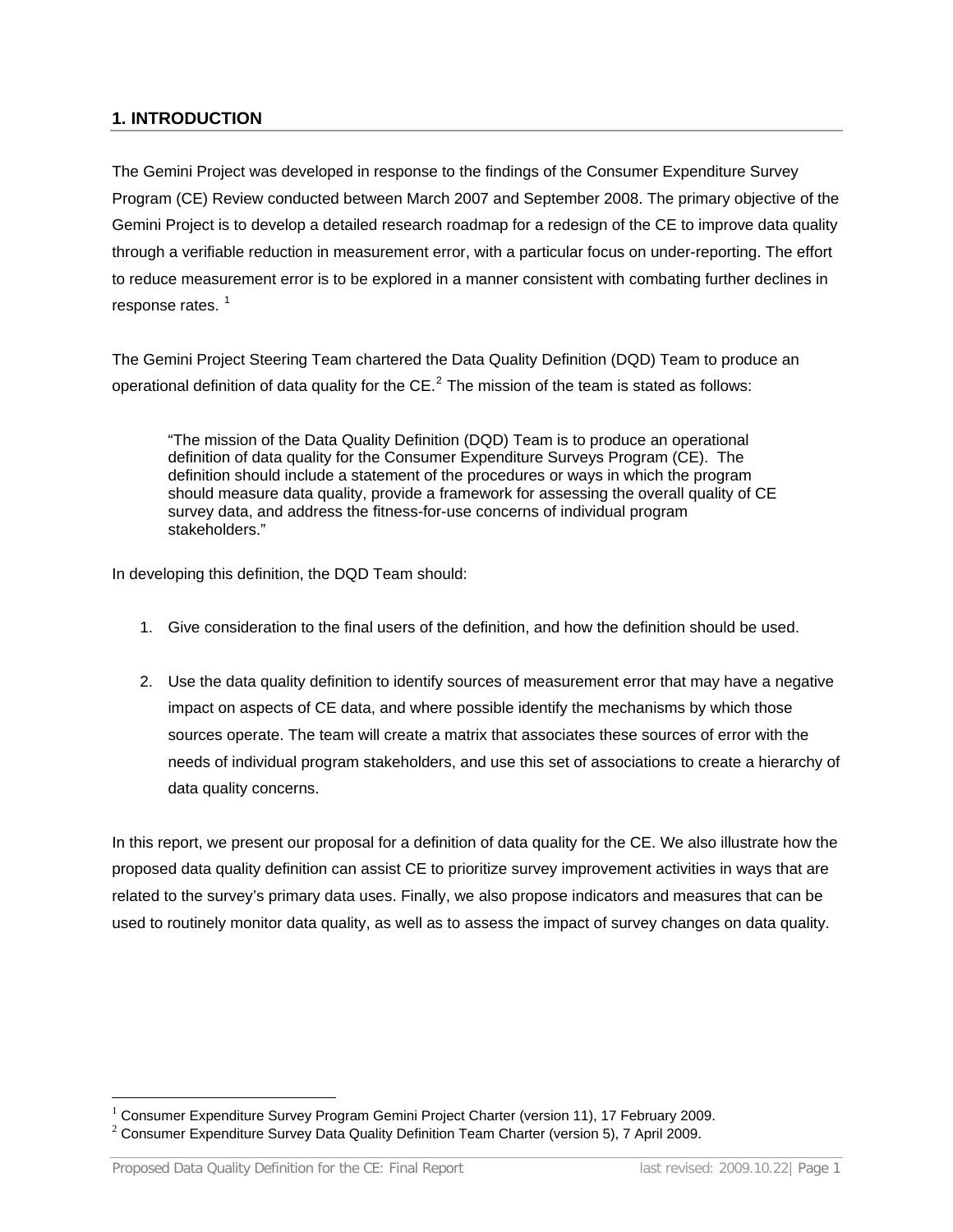## <span id="page-2-0"></span>**2. DEFINING DATA QUALITY FOR THE CE**

## <span id="page-2-1"></span>**2.1 CRITERIA**

In the development of our proposed data quality definition, we gave primacy to the following considerations:

#### 1. The CE's mission.

The CE's mission is stated in the 2007 Strategic Plan as follows: $3$ 

"The mission of the Consumer Expenditure Survey (CE) is to produce and disseminate statistical data on consumer expenditures, demographic information, and related data needed by the Consumer Price Index and other public and private data users; to design and manage the CE survey; to provide education and assistance in the use of the data; and to conduct analytical studies. CE data must satisfy a number of criteria, including relevance, timeliness, respondent confidentiality, reliability, impartiality, and consistently high statistical quality."

2. Attention to data needs of primary data users.

While there are many users of CE data, there are some whose needs should take precedence over others (e.g., because of funding); we refer to these as *primary data users*. Regardless of which data users CE Management identifies as primary, the proposed definition should be applicable to any data user.

3. Making the definition useful towards the current redesign effort for the CE.

The definition should facilitate the documentation and communication of data quality concerns of a specific primary data use to all levels of CE staff involved with ongoing efforts to improve the CE, so that all staff have a common understanding of the issues. The definition should also facilitate the identification of common problems across primary data users, which could then suggest how redesign activities may be prioritized.

Given these three considerations, we believe it is appropriate that CE adopts a multidimensional definition of data quality that reflects concern for the suitability of its data products to meet the needs of primary data uses. This is often referred to as "fitness for use". While the Team's charter specifically mentions measurement error, the proposed data quality definition also gives consideration to other error sources and dimensions of data quality which are relevant, if "fitness for use" is the basis for defining data quality. The team received approval from the Gemini Steering Team to proceed with this broader approach to defining data quality. $4$ 

 $\overline{a}$ 

<span id="page-2-2"></span> $3$  Consumer Expenditure Survey Strategic Plan, 2007. Internal BLS document.<br><sup>4</sup> Meeting with Gemini Steering Team on June 1, 2009.

<span id="page-2-3"></span>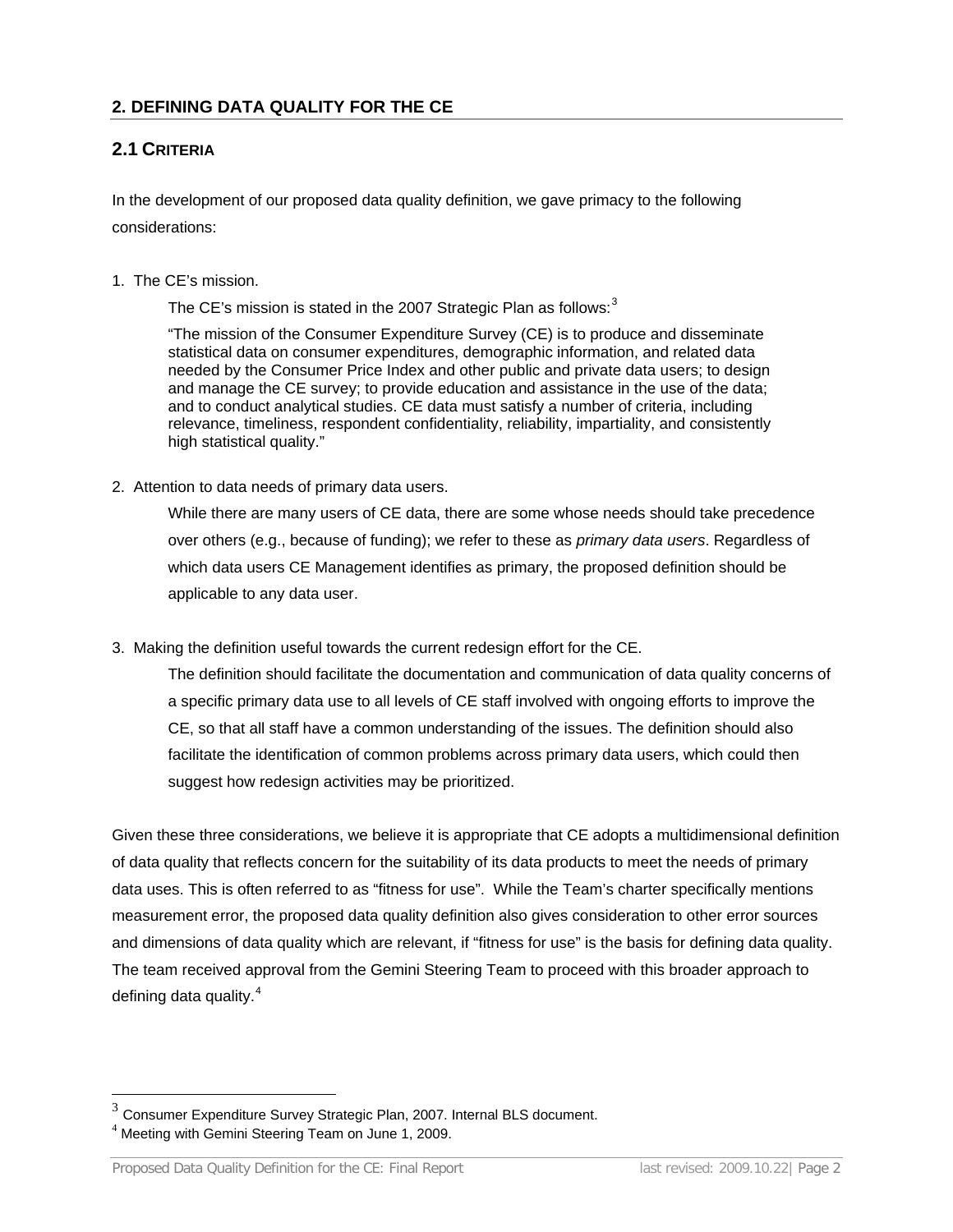### <span id="page-3-0"></span>**2.2 BACKGROUND**

Over the past two decades, the general perspective of data quality has evolved from a statistical focus on accuracy (Total Survey Error framework [TSE] in Biemer and Lyberg 2003; Groves 1989; Groves et al. 2004) to a broadening of the definition to include other dimensions that reflect concern for the suitability of the final survey products for users (Total Quality Management framework [TQM]; Brackstone 1999; Dobbs et al. 1998; Lyberg et al*.* 1998). In addition to accuracy, the broader definition of data quality often includes dimensions pertaining to relevance, timeliness, accessibility, interpretability and coherence.

A consequence of the emphasis placed on the "fitness" of the final survey products to data users is the recognition that there are often a diverse range of users, so that what is fit for one purpose may be inappropriate for another. Since it is impractical to meet all user needs simultaneously, data producers have made efforts not only to deliver the best quality data possible within practical constraints (e.g., time and resources), but also have emphasized the importance of providing users with sufficient description of aspects of the processes and quality so that users can make informed decisions about the suitability of the survey products for their use (e.g., Office of National Statistics 2007; Lee and Allen 2001). There is also recognition that most error sources are difficult to quantify, and qualitative measures should not be disregarded:

"Reporting of quality measures that depend only on direct measures of quantifiable error provide only a partial quality picture to users. A much wider view of quality needs to be taken…include descriptive information, and not just indicators of output but also indicators relating to intermediate outputs and processes leading to outputs" (Dobbs et al. 1998)

Thus in the paradigm where "fitness for use" is emphasized, reporting on quality to assist users is also a major responsibility of data producers and an integral dimension of the framework.

Different agencies and analysts provide different definitions of data quality, but *all* agree that data quality is a multidimensional concept (e.g., Australian Bureau of Statistics 2009; European Statistics Code of Practice 2005; Statistics Canada 2003).

#### <span id="page-3-1"></span>**2.3 DEFINITION**

We propose CE's data quality definition be based on both the TQM (Brackstone 1999) and TSE (Groves et al. 2004) paradigms, as illustrated in Figure 1. The six TQM dimensions are defined in Table 1. Examples of how particular data users might relate these dimensions to their specific uses are also provided. For the accuracy dimension, the TSE paradigm is used to identify the sources of error that could occur at each stage of the survey process. These error sources are defined in Table 2.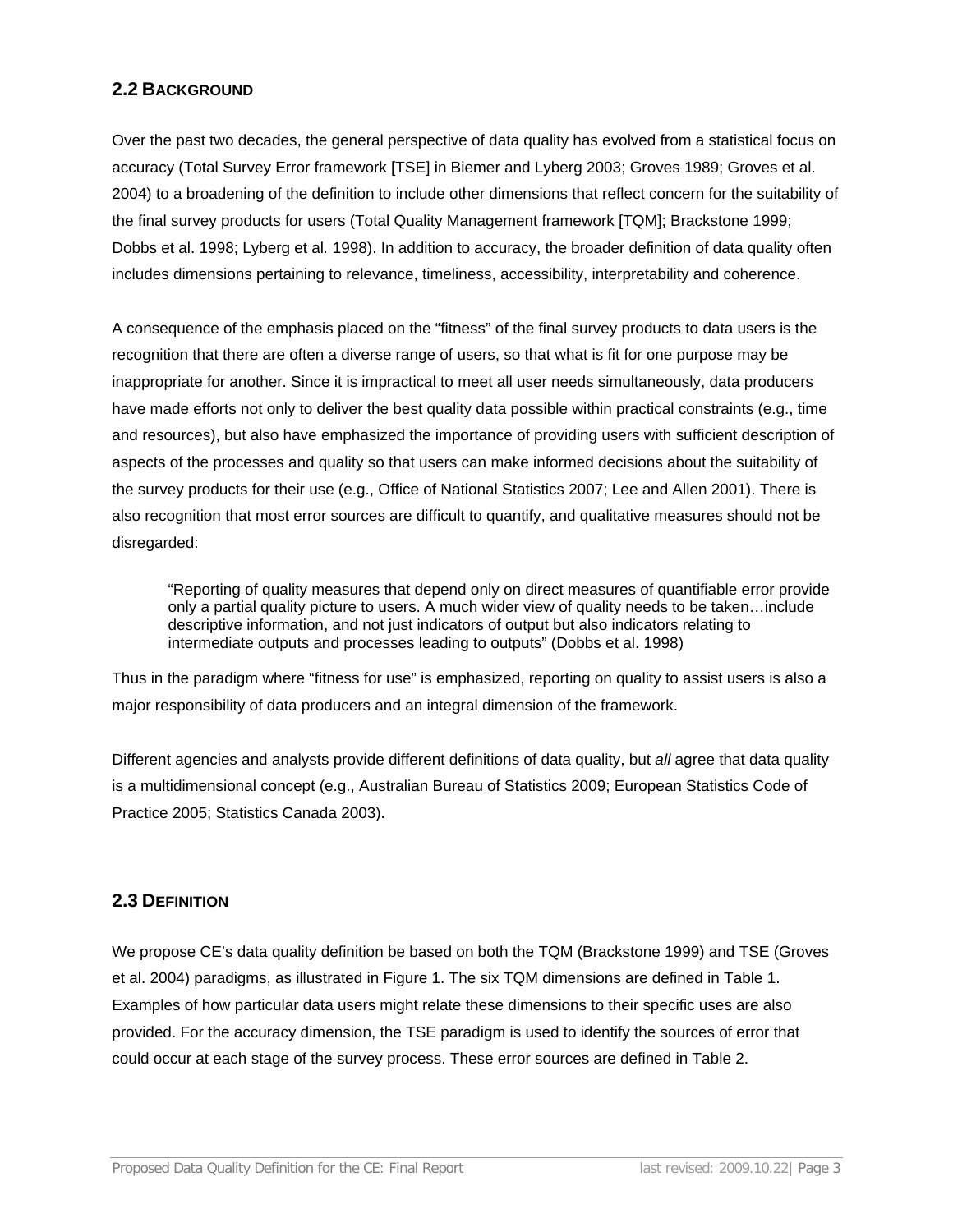#### **Figure 1. Dimensions of the Proposed Data Quality Definition for the Consumer Expenditure Survey**

| <b>Total Quality Management Dimensions</b> |          |           |                   |               |                  |
|--------------------------------------------|----------|-----------|-------------------|---------------|------------------|
| Relevance                                  | Accuracy | Coherence | <b>Timeliness</b> | Accessibility | Interpretability |

ī

| <b>Total Survey Error Dimensions</b> |  |  |  |
|--------------------------------------|--|--|--|
| Coverage error                       |  |  |  |
| Sampling error                       |  |  |  |
| Nonresponse error                    |  |  |  |
| Construct validity                   |  |  |  |
| Measurement error                    |  |  |  |
| Processing error                     |  |  |  |
| Postsurvey adjustment error          |  |  |  |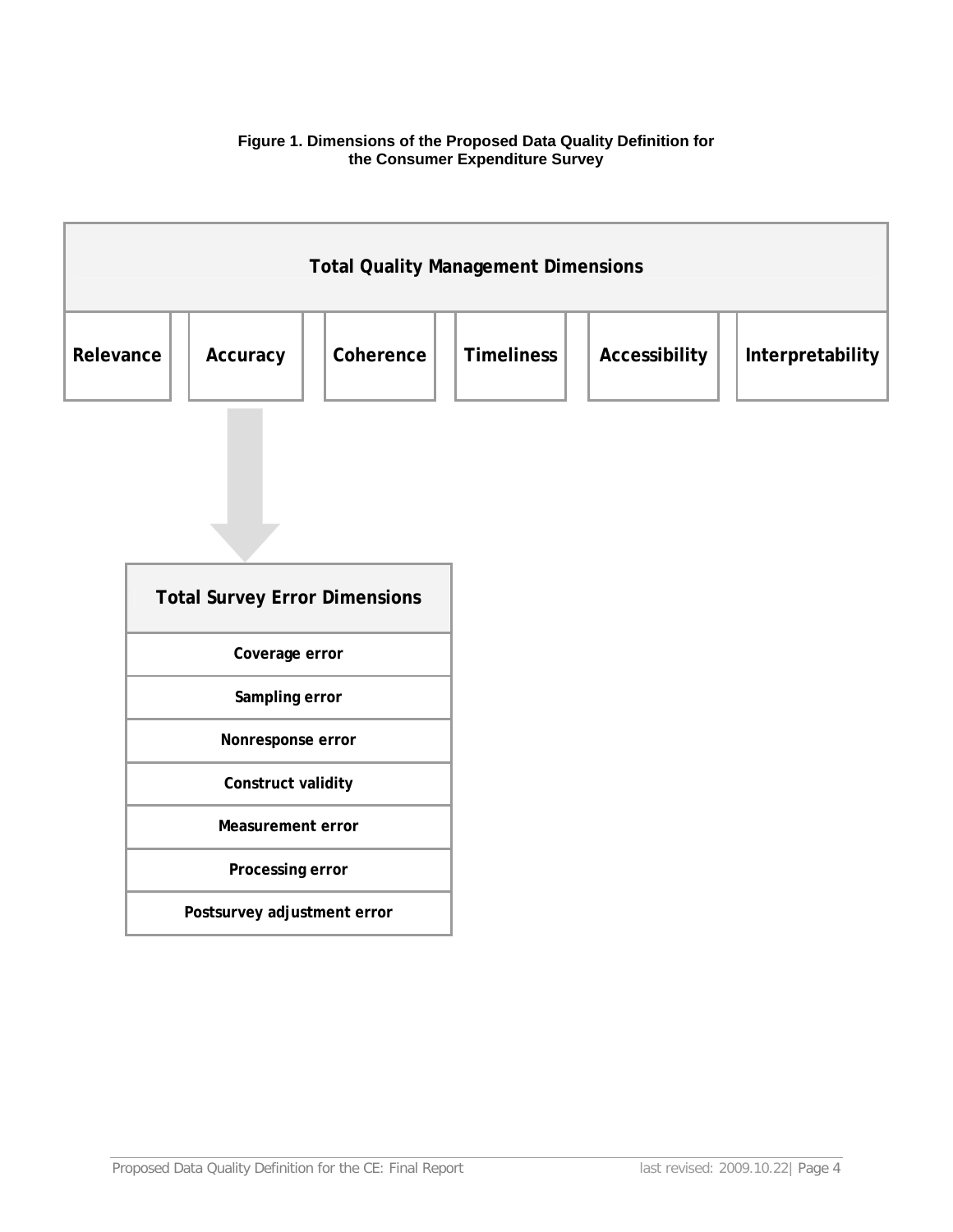| <b>Dimension and Definition</b>                                                                                                                                                       | Examples for the CE                                                                                                                                                                                                                                                            |
|---------------------------------------------------------------------------------------------------------------------------------------------------------------------------------------|--------------------------------------------------------------------------------------------------------------------------------------------------------------------------------------------------------------------------------------------------------------------------------|
| 1. Relevance                                                                                                                                                                          |                                                                                                                                                                                                                                                                                |
| The degree to which the survey products meets<br>the user's specific needs in terms of both content<br>and coverage.                                                                  | Relative shares of expenditure categories are used<br>in the formation of the Consumer Price Index (CPI)<br>weights. Failure of the CE to capture certain types<br>of expenditures may result in the<br>misrepresentation of the relative shares of<br>expenditure categories. |
| 2. Accuracy                                                                                                                                                                           |                                                                                                                                                                                                                                                                                |
| The degree to which the estimate is similar to the<br>true value of the population parameter. The<br>difference between the estimate and the true<br>value is the Total Survey Error. | Error in the measurement of actual purchases<br>could result in the misrepresentation of relative<br>shares.                                                                                                                                                                   |
| 3. Coherence                                                                                                                                                                          |                                                                                                                                                                                                                                                                                |
| Degree to which different sources or methods on<br>the same phenomenon are similar.                                                                                                   | If there are other data sources that describe US<br>households' out-of-pocket spending patterns, to<br>what degree are the key estimates from these<br>other sources similar to those from the CE?                                                                             |
| 4. Timeliness                                                                                                                                                                         |                                                                                                                                                                                                                                                                                |
| The interval between the time data are made<br>available to users and the event or the<br>phenomena the data describe.                                                                | The superlative CPI, which allows for changes in<br>consumer spending behavior in response to<br>changes in the relative prices of CPI item<br>categories, is based on weights constructed from<br>the CE that lag two years.                                                  |
| 5. Accessibility                                                                                                                                                                      |                                                                                                                                                                                                                                                                                |
| The ease with which statistical information and<br>appropriate documentation describing that<br>information can be obtained from the statistical<br>organization.                     | Tabulated data are published on CE's public<br>website.<br>Microdata are available for purchase.<br>Data users can contact CE by phone, fax, mail,<br>and email. CE responds promptly to data<br>inquiries.                                                                    |
| 6. Interpretability                                                                                                                                                                   |                                                                                                                                                                                                                                                                                |
| Availability of adequate information to allow users<br>to properly use and interpret the survey products.                                                                             | CE provides information on survey metadata, data<br>quality information and indicators on CE's public<br>website.                                                                                                                                                              |

# **Table 1. Total Quality Management Dimensions of Quality**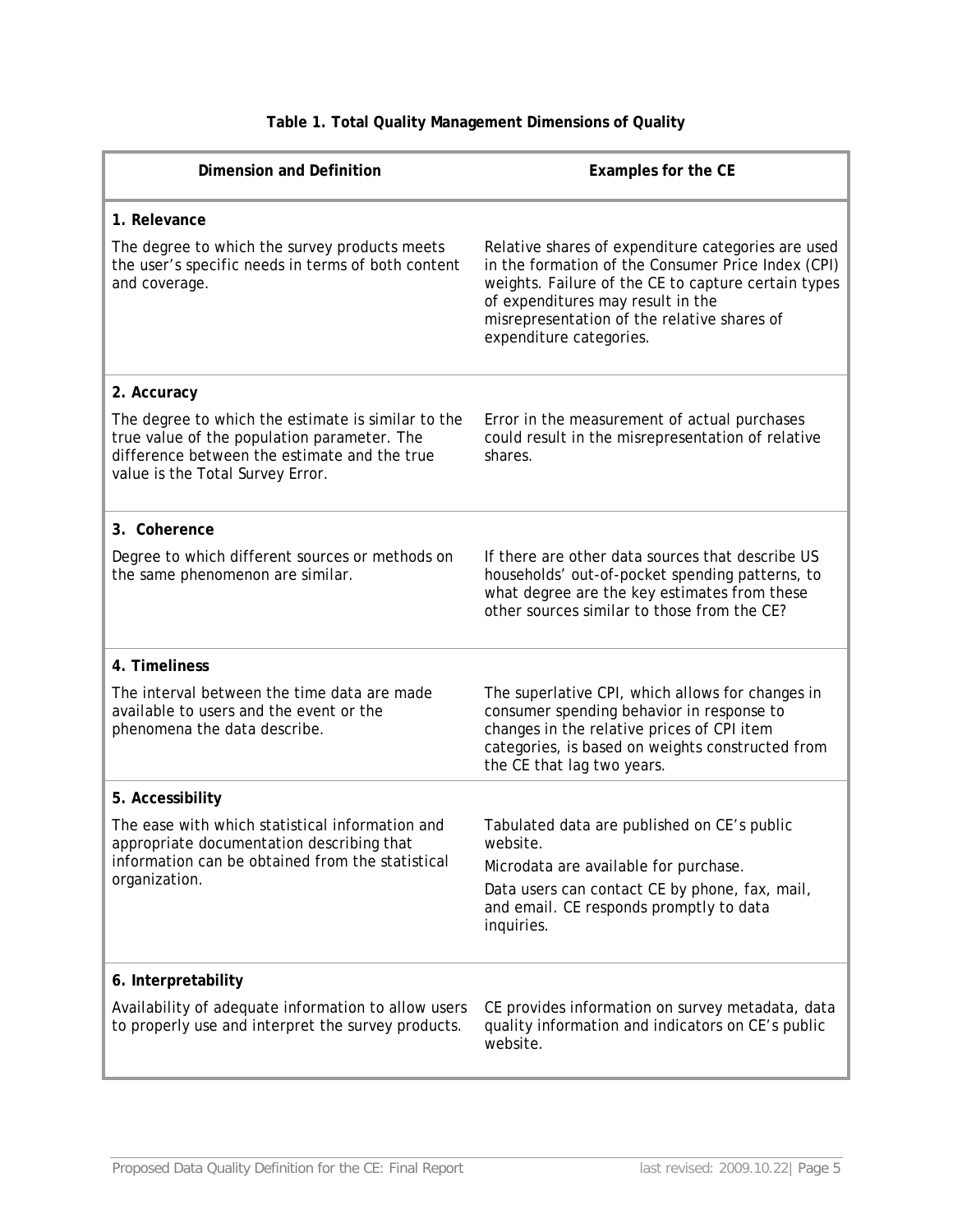|  |  | Table 2. Accuracy Dimension: Sources of Error from the Total Survey Error Paradigm |
|--|--|------------------------------------------------------------------------------------|
|  |  |                                                                                    |

| Source of Error                   | Definition                                                                                                                                                                                                                                                                                                                                                                                                                                                                                                                                                                                                                                                                |
|-----------------------------------|---------------------------------------------------------------------------------------------------------------------------------------------------------------------------------------------------------------------------------------------------------------------------------------------------------------------------------------------------------------------------------------------------------------------------------------------------------------------------------------------------------------------------------------------------------------------------------------------------------------------------------------------------------------------------|
| Coverage<br>error                 | The error resulting from a mismatch between the sampling frame (the "list" or<br>set of materials used to select the sample), and the target population (the finite<br>population that the survey is attempting to characterize or draw inferences<br>about). A mismatch can occur because: (1) part of the target population is not<br>linked to the sampling frame; (2) there are ineligible units on the sampling frame<br>(e.g., vacant housing units); (3) multiple eligible units can be linked to one listing<br>on the sampling frame (e.g., there may be distinct CUs at the same address);<br>and, (4) the same CU may be linked to multiple sample units.      |
| Sampling<br>error                 | The error that results from drawing one sample instead of examining the entire<br>target population. It also refers to the difference between the estimate and the<br>parameter as a result of only taking one sample instead of the entire population<br>(i.e. conducting a complete census).                                                                                                                                                                                                                                                                                                                                                                            |
| Nonresponse<br>error              | There are two types of nonresponse error: (1) unit nonresponse, where a sampling<br>unit does not respond to any part of the survey, and (2) item nonresponse, where<br>a sample unit only partially completes the survey. Unit nonresponse may be a<br>consequence of not being able to contact the unit, refusal by the unit to provide<br>some or all of the requested information, or some other reason (e.g., a cognitive<br>or language barrier).                                                                                                                                                                                                                   |
|                                   | There are two viewpoints on nonresponse. First, a deterministic viewpoint that<br>there are two types of sample units - those who never respond and those who<br>always respond. Nonresponse bias in the sample mean is then a function of the<br>proportion of nonrespondents and the difference between the average value of<br>the survey estimate for the respondents and the nonrespondents. Second, a<br>stochastic viewpoint where people have a propensity or likelihood to response.<br>Nonresponse bias of the sample mean is then a function of the correlation<br>between the response propensity and the substantive variable of interest being<br>measured. |
| Construct<br>validity             | The extent to which the survey questions reflect the underlying construct (e.g.,<br>theme or topic) they are designed to measure. Another related and similar term<br>to construct validity is specification error. This occurs when the concept implied<br>by the survey question and the concept that should be measured in the survey<br>differ.                                                                                                                                                                                                                                                                                                                       |
| Measurement<br>error              | The difference in the response value from the true value of the measurement.<br>The major sources of this error are the respondent (e.g., the respondent either<br>deliberately or unintentionally provides incorrect information), the interviewer<br>(e.g., the interviewer incorrectly records of response), mode of data collection,<br>and the data collection instrument (e.g., poor question wording).                                                                                                                                                                                                                                                             |
| Processing<br>error               | The deviation between the value used in estimation and the response value<br>provided. It refers to errors that arise in the data processing stage, including<br>errors in the editing of data, data entry (not done by the interviewer), and<br>coding.                                                                                                                                                                                                                                                                                                                                                                                                                  |
| Postsurvey<br>adjustment<br>error | The extent to which survey estimates are affected by errors in adjustment<br>procedures, such as weighting and imputation, that are initially designed to<br>reduce coverage, sampling and nonresponse errors.                                                                                                                                                                                                                                                                                                                                                                                                                                                            |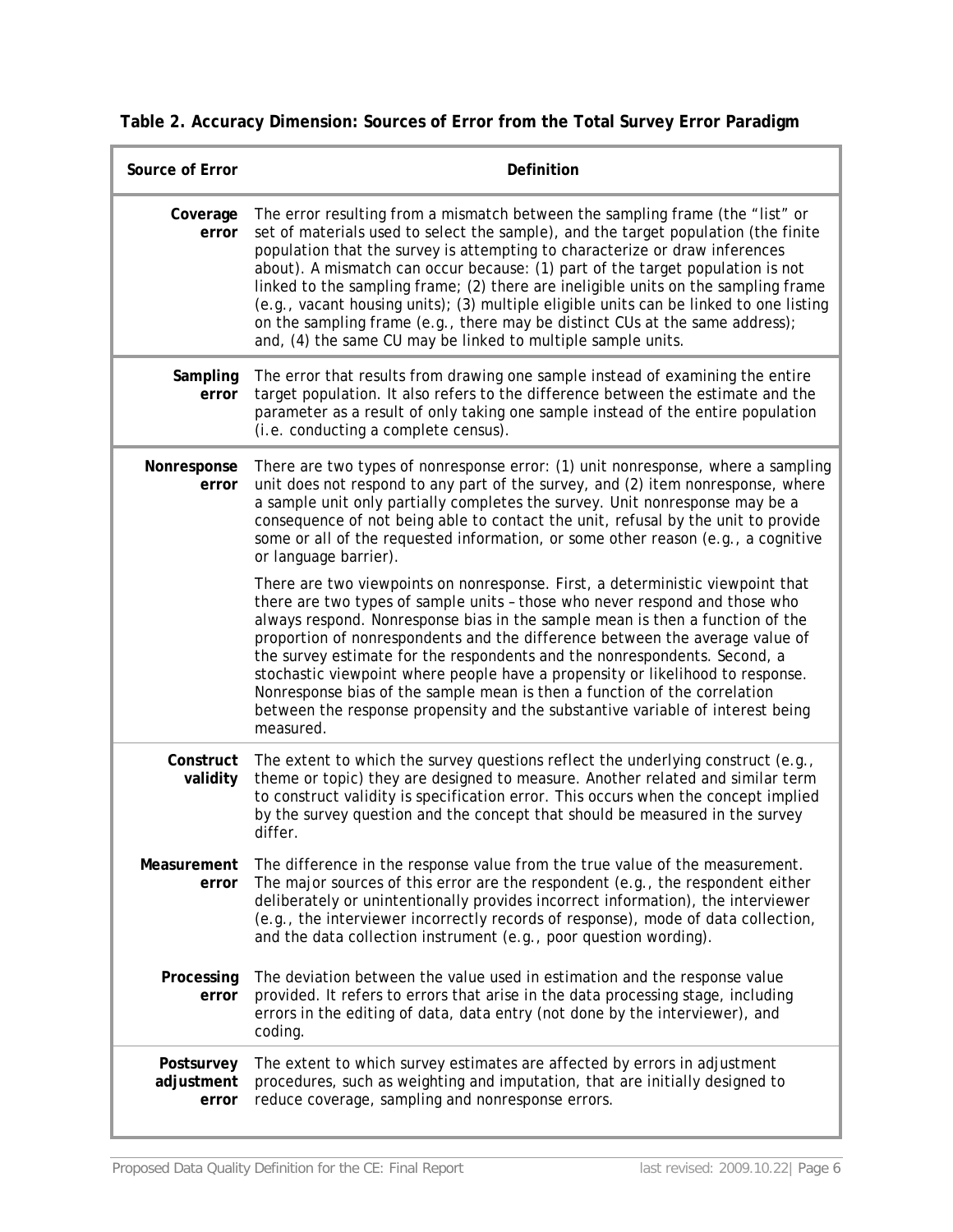All the six TQM dimensions should be borne in mind in any modifications to the existing survey, or largescale survey redesign. An attempt to improve one dimension could have unintended adverse impacts on other dimensions. Similarly, an attempt to address one source of survey error may inadvertently increase another type of survey error. Practical considerations may force trade-offs to be made between data quality dimensions and error sources, but these trade-offs should be the result of conscious and deliberate decisions, and not unintended consequences. We hope the proposed data quality definition will help to keep this "big picture" in mind whenever survey modifications are considered.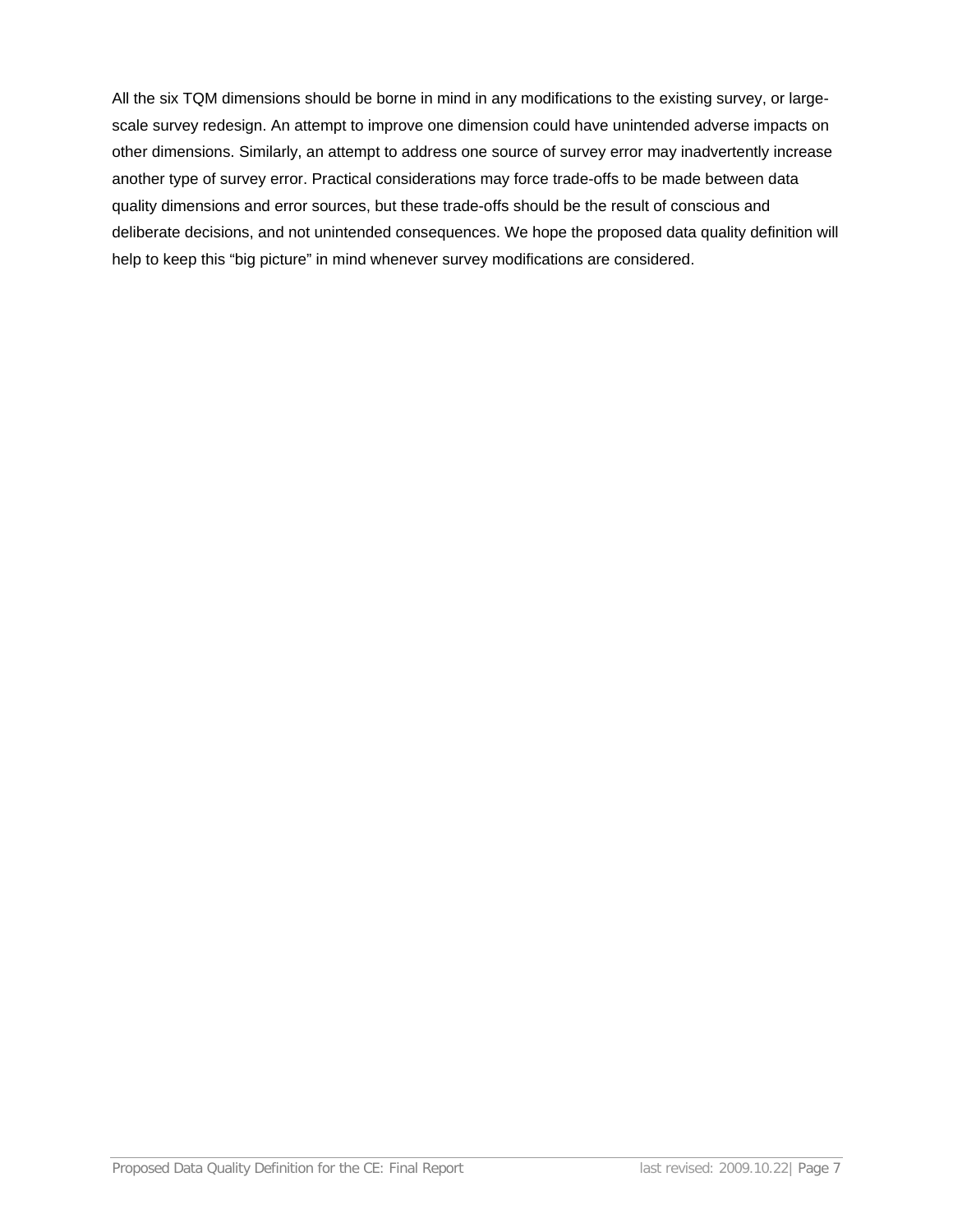## <span id="page-8-0"></span>**3. PRIORITIZING DATA QUALITY CONCERNS BY DATA USERS**

The ability to prioritize data quality concerns is an asset in a survey environment where resources are scarce. The proposed data quality definition can help in the endeavor to prioritize data quality concerns that are related to primary uses of the data, by providing a framework for systematically gathering information about the fitness of the data in meeting the objectives of any specific data user. In the rest of this section, we outline the procedure for using the proposed data quality definition to identify and prioritize data quality concerns of specific data users, as well as provide an illustration of using the procedure.

# <span id="page-8-1"></span>**3.1 METHOD**

The procedure for using the proposed data quality definition is outlined in Table 3.

#### **Table 3. Using the Proposed CE Data Quality Definition to Document Data Quality Concerns of Specific Data Users**

- 1. CE Management identifies the primary data users of the CE for whom "fitness for use" is a priority.
- 2. For each identified user of the CE data from Step 1, use the proposed data quality definition to guide the collection of information regarding the "fitness" of the CE data for that user:
	- a. Identify the relative importance of the six TQM dimensions from the user's perspective, document concerns about each dimension, and potential issues with proposed solutions.
	- b. In addition, for the accuracy dimension
		- i. identify the error sources of concern;
		- ii. identify the underlying possible mechanism of the error source;
	- iii. propose solutions to address the mechanism, where possible; and,
	- iv. identify the potential impact of the proposed solution on the respondent, other primary data user(s), interviewers, processing, and program resources.
	- c. Document user needs that are not currently being met.
- 3. Compare the information gathered across the data users, and where possible, identify a hierarchy of data quality concerns.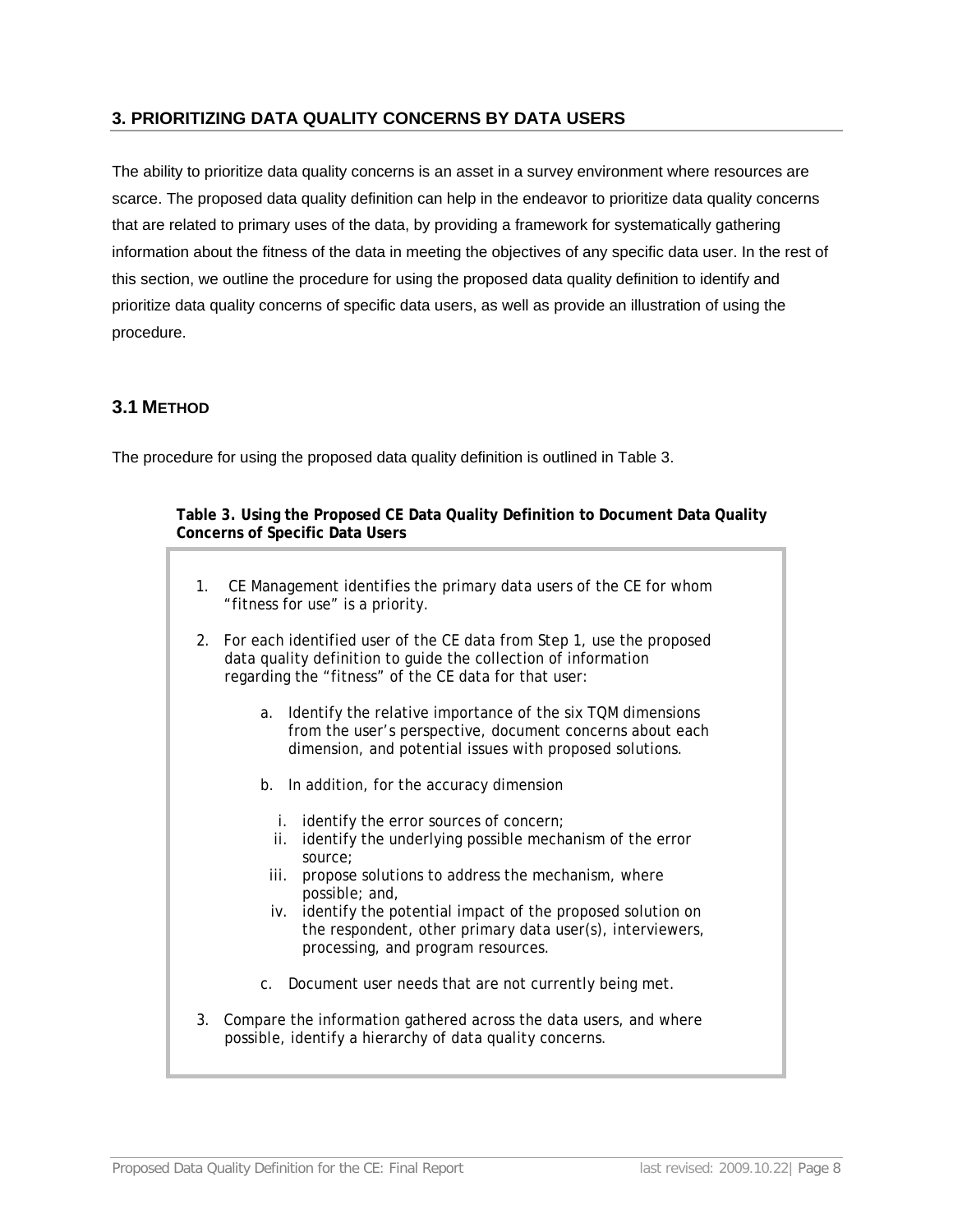Implementing the proposed data quality definition in this prescribed manner facilitates the identification of ways in which the data are not meeting user needs, sources of data error and their possible underlying mechanisms that are of concern to specific data users, *and* to record this information in a consistent and systematic way.

Having information recorded in this way provides a comprehensive profile of the needs and concerns of each primary data user. In addition, it facilitates the comparison of concerns and error mechanisms across these primary data uses. The relative importance of data quality concerns and error mechanisms become transparent if they are common to more than one primary user. This information can be used to guide the establishment of priorities in the allocation of resources and research activities in support of ongoing efforts to improve the CE to meet the needs of primary data users.

In the following subsection, we provide an example of how we used the proposed data quality definition to identify a possible prioritization of data quality concerns related to specific data users.

#### <span id="page-9-0"></span>**3.2 ILLUSTRATION**

Although we recognized there are many different uses of the CE data, we selected three data users for this illustration. Note however, the *process* of using the proposed data quality definition to identify a possible prioritization of data quality concerns is the same, regardless of which data user or how many data users are selected.

The three data uses we adopted for this illustration are: official CE estimates that appear in the tables published on the CE public website and biennial publication (henceforth referred to as *Official CE Estimates)*, the Consumer Price Index (CPI), and the Experimental Poverty Thresholds. The CPI uses the CE to update the cost weights in the CPI market basket of goods and services biennially. The Experimental Poverty Thresholds is an ongoing joint Census-BLS research project to develop new poverty thresholds based on the work of the National Academy of Sciences (NAS) to define basic needs and family resources. In 1995, the NAS Panel on Poverty and Family Assistance published a report, *Measuring Poverty, A New Approach* (Citro and Michael, 1995), which showed why the official current poverty measure was outdated and should be revised. The Experimental Poverty Thresholds uses the CE Interview Survey for data on out-of-pocket spending by families.

Our contacts for these data uses were William Passero for Official CE Estimates, Robert Cage for CPI, and Thesia Garner for Experimental Poverty Thresholds.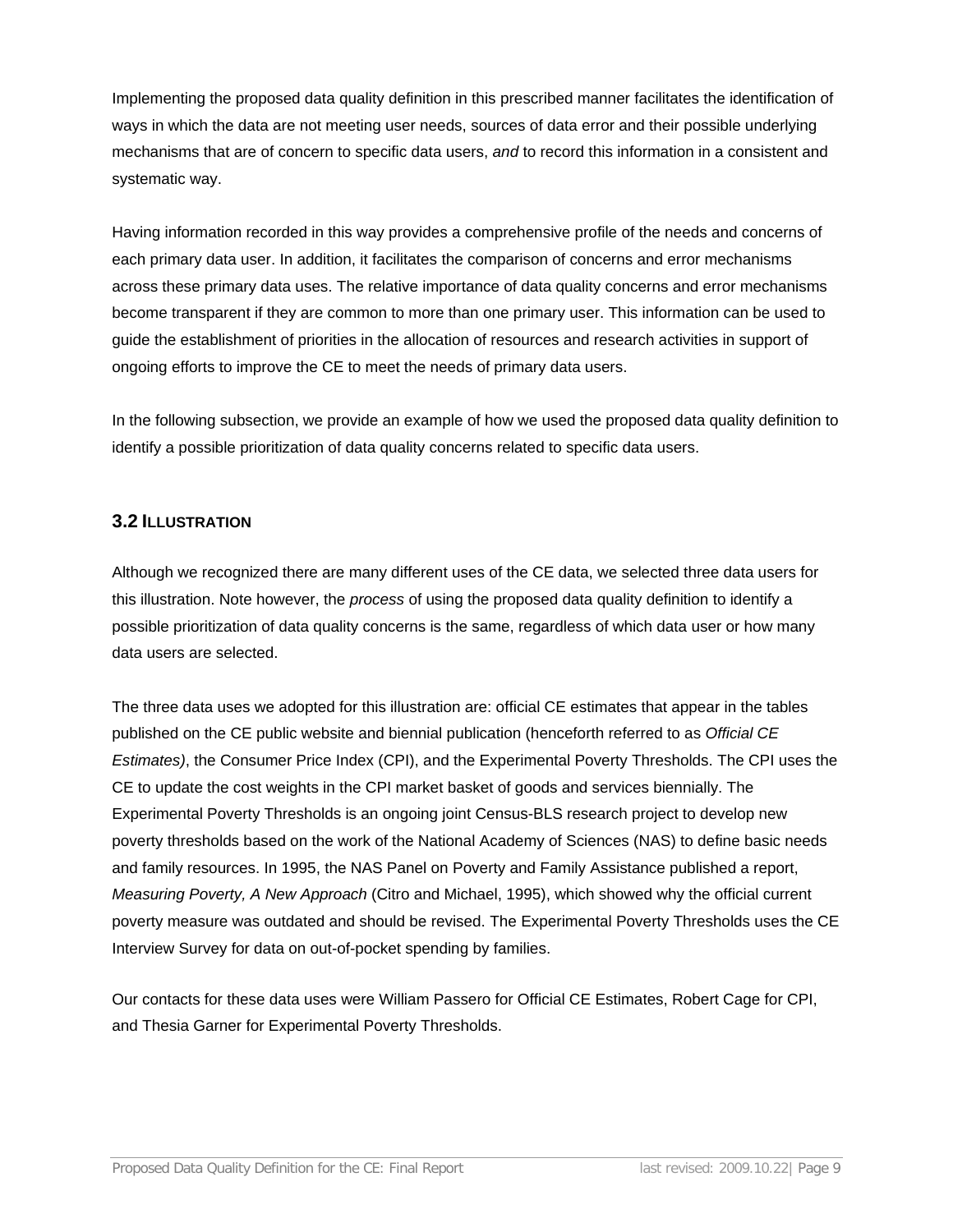## **3.2.1 DOCUMENTING INFORMATION ON DATA QUALITY CONCERNS OF SPECIFIC DATA USERS**

We were guided in our information gathering discussions with the data use contacts by the data quality definition, using Step 2 of Table 3. We documented our discussions with the data use contacts in the following tables. The relative importance of the six TQM quality dimensions is shown in Table 4. The TSE error sources that are of concern for each specific data use are documented separately in Tables 5a – 5c. In addition to recording the concerns the data use contacts mentioned, we also attempted to identify the error mechanism (i.e., the fundamental processes involved in or causing the error), possible solutions for addressing the error, how the proposed solution might be evaluated, and the possible impact of the proposed solution on the respondent / data user / interviewer / processing systems.

We emphasize that the entries in Tables 4 and 5a - 5c are meant to illustrate how the proposed data quality framework could be implemented to prioritize data quality concerns related to specific data uses. These entries should not be interpreted as comprehensive or final (as this would require more in-depth discussions with the data use contacts than time permitted for this proposal).

#### **3.2.2 PRIORITIZATION THROUGH COMPARISONS**

With data quality concerns of individual data users documented in Table 4 and Tables 5a - 5c, the next step was to compare the information in these tables across the data uses for the purposes of identifying common and distinct issues of data quality concerns.

**Overall ranking of the TQM dimensions**. The relative importance of the TQM dimensions for the three data uses in Table 4 is summarized in Table 6. Accuracy was unanimously ranked the most important for all three data uses. The ranking of other TQM dimensions is less similar across the three data uses.

The ranking of the TQM dimensions across all three data uses was computed as *the average of the*  rankings across the three data uses, weighting each data use as equally important. For example, the overall rank for accuracy was  $(1+1+1)/3$  = 1. The overall ranking  $(1=$ most important, 5=least important; ties were permitted) among the three data users were (see Table 7):

- 1. Accuracy
- 2. Timeliness
- 3. Relevance
- 4. Interpretability
- 5. Access & Coherence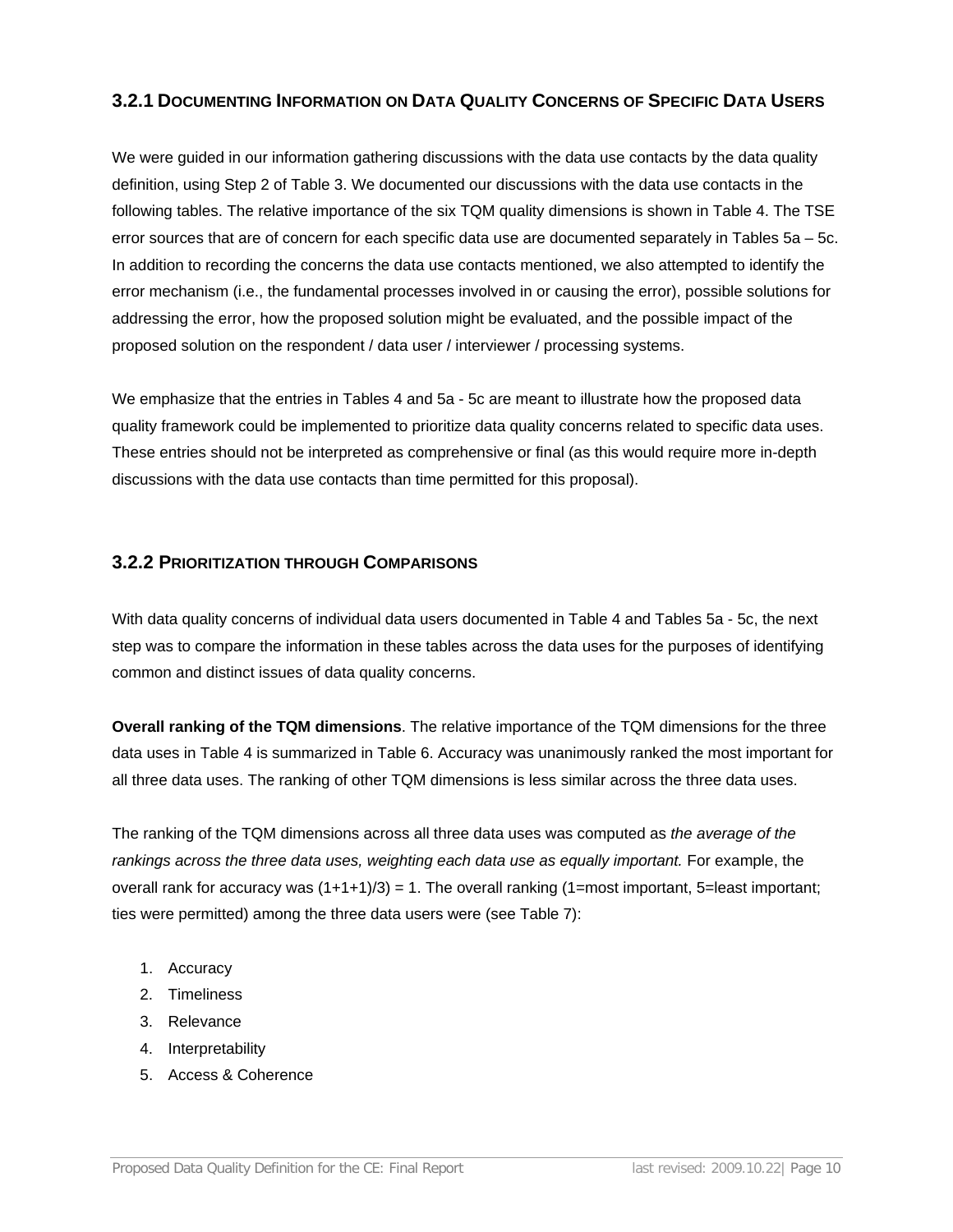We recognize that the overall ranking of the six dimensions of data quality across multiple data uses can misrepresent the relative importance of these dimensions to a specific data use. For example, the dimension of interpretability is ranked number 2 for the Published Tables data use (see Table 4) but this dimension appears as number 4 in the overall ranking shown above. While how to weight each primary data use may be debated, this issue does not undermine the usefulness of the framework in documenting the data quality concerns each specific data user's and coming up with an overall ranking across the data users.

**Common concerns regarding sources of error**. We compared the sources of error information for each data use in Tables 5a – 5c, and summarized our comparisons in Table 7. This summary highlighted the following concerns common among data uses (not presented in any ranked order):

- *Measurement error*.
	- Difficulties in recall, as well as proxy reporting for other CU members (in the current survey design), are concerns for all three data uses.
	- Under-reporting in different expenditure categories in the two sources of data (the Diary and Interview surveys) is problematic when a data use needs complete expenditure information on a CU. This affects both the CPI and the Experimental Poverty Thresholds.
- *Coverage error*. Both the CPI and the Experimental Poverty Threshold are interested in special subgroups (e.g., the elderly, low income).
- *Construct validity*. The current questions asked in the Interview Survey do not capture sufficient detail for both the CPI and the Experimental Poverty Thresholds. For example, the Experimental Poverty Thresholds require more detailed information about CU participation in various types of government assistance programs; the CPI would like information on where purchases are made because place of purchase is important in the construction of the CPI for cohorts of interest (such as the elderly).
- *Postsurvey adjustment*. Lack of longitudinal weights. The use of expenditure distributions in the computation of the Experimental Poverty Thresholds requires (at least) one year's expenditure data on the reference CU. As changes within CU composition during the CU's tenure in the survey panel are not rare events, longitudinal weights are needed so that the CU's weight properly reflects the numbers of CUs they represent in the population.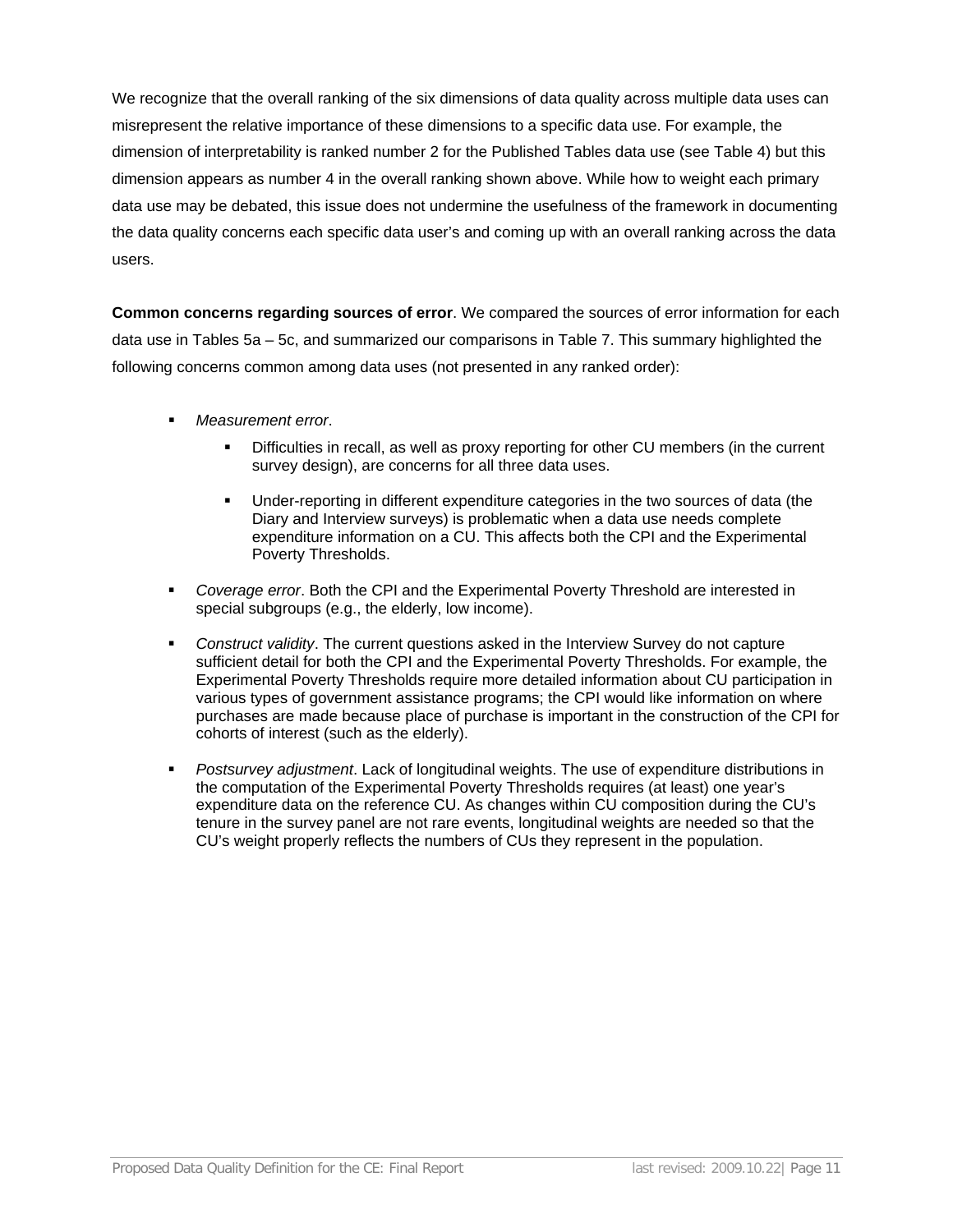| Data Quality<br><b>Dimensions</b> | <b>Official CE Estimates</b>                                     | <b>CPI</b>                                                                                                                                                                                                                                                                                                                                                                                                                                                                                                      | <b>Experimental Poverty Thresholds</b>                                                                                                                                                                                                                |
|-----------------------------------|------------------------------------------------------------------|-----------------------------------------------------------------------------------------------------------------------------------------------------------------------------------------------------------------------------------------------------------------------------------------------------------------------------------------------------------------------------------------------------------------------------------------------------------------------------------------------------------------|-------------------------------------------------------------------------------------------------------------------------------------------------------------------------------------------------------------------------------------------------------|
| Relevance                         | 5                                                                | 4                                                                                                                                                                                                                                                                                                                                                                                                                                                                                                               | 1                                                                                                                                                                                                                                                     |
|                                   | Diverse users of table data; not practical to<br>meet all needs. | • Construction of cohort indexes (e.g.,<br>elderly, social security recipients, low vs<br>high income) require:<br>- coverage of these cohort populations<br>- their point of purchase information                                                                                                                                                                                                                                                                                                              | • Data needed to compute calendar<br>year thresholds based on expenditure<br>distributions for Food, Clothing,<br>Shelter, and Utilities (FCSU)<br>- Require sufficiently large sample -<br>at least one year's expenditures<br>on each reference CU. |
|                                   |                                                                  | • Prefer total expenditure coverage on<br>each household:<br>- Permits more flexibility in index<br>construction. A household-specific<br>index requires full coverage of<br>expenditures for a household.<br>Advantages: can consider distribution,<br>instead of just the mean; construction<br>of a "democratic index" where all<br>households are weighted equally.<br>Currently, each household is weighted<br>by total spending, so high spending<br>households get more weight<br>("plutocratic index"). | - The thresholds are based on<br>percentiles along a distribution,<br>and thus they are more sensitive<br>to seasonality and periodicity of<br>the data than means.                                                                                   |
|                                   |                                                                  | • Concern that the Diary weights are too<br>low.                                                                                                                                                                                                                                                                                                                                                                                                                                                                |                                                                                                                                                                                                                                                       |

# **Table 4. Illustration: Data Users' Ranking of Total Quality Dimensions**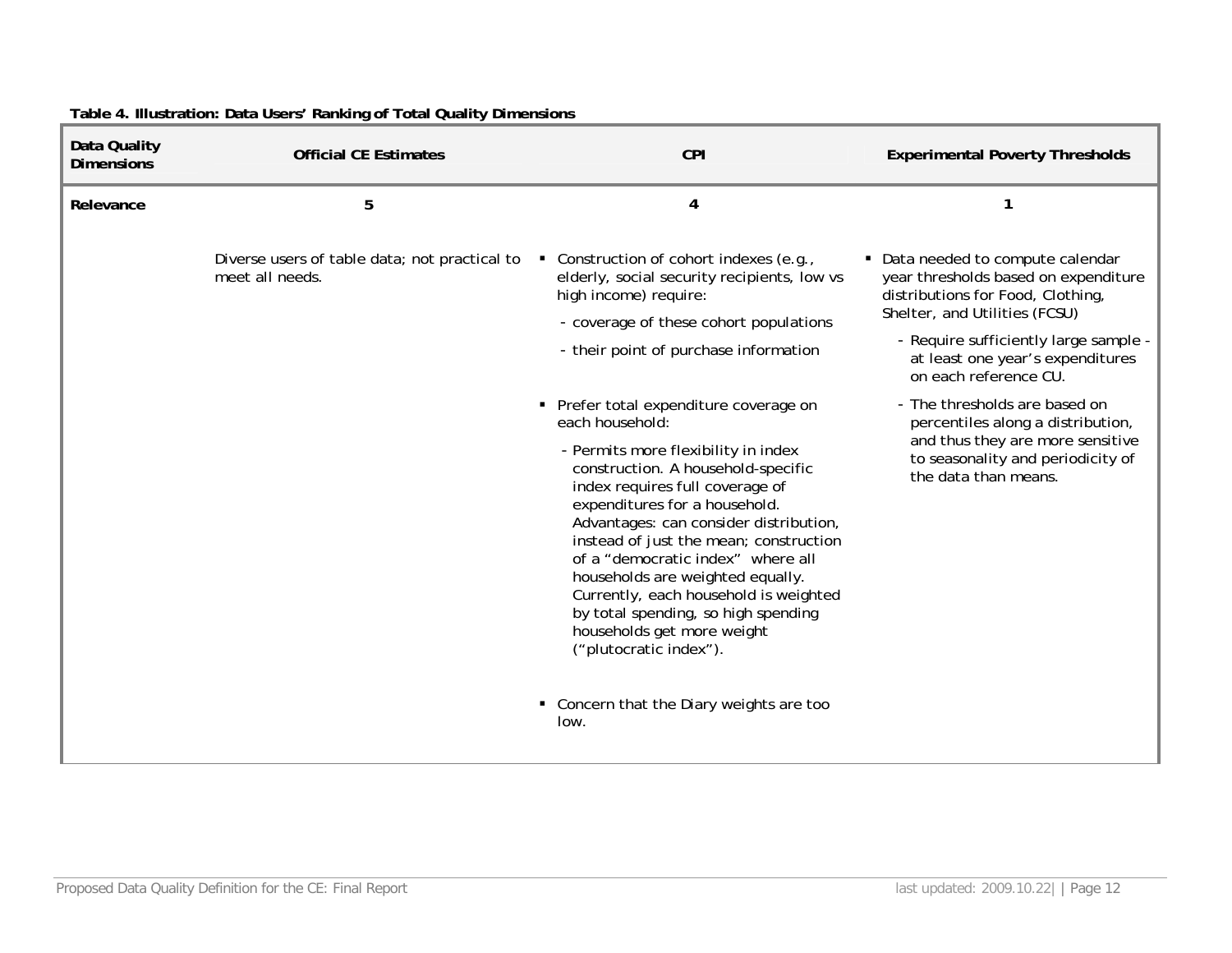| Data Quality<br><b>Dimensions</b> | <b>Official CE Estimates</b>                                                                                 | <b>CPI</b>                                                                                           | <b>Experimental Poverty Thresholds</b>                                                                                                                                                 |
|-----------------------------------|--------------------------------------------------------------------------------------------------------------|------------------------------------------------------------------------------------------------------|----------------------------------------------------------------------------------------------------------------------------------------------------------------------------------------|
| Accuracy                          |                                                                                                              | 1                                                                                                    | 1                                                                                                                                                                                      |
|                                   | Users of published tables range widely in<br>statistical skills, many of whom "take the<br>number as given". | · User believes sampling errors are more<br>of concern that nonsampling errors in<br>the CEQ.        | · Minimize imputation of expenditures.<br>If a split questionnaire design is being<br>considered, consider making FCSU<br>core questions.                                              |
|                                   |                                                                                                              | • Sample size of infrequently purchased<br>items too small at the Item-Area level.                   |                                                                                                                                                                                        |
|                                   |                                                                                                              | • Wants unbiased, low variance estimate<br>on each Item-Area-Month-Target<br>populaion               |                                                                                                                                                                                        |
| <b>Timeliness</b>                 | 3                                                                                                            | $\overline{2}$                                                                                       |                                                                                                                                                                                        |
|                                   |                                                                                                              | • 2 year lag in CE data in superlative CPI -<br>would like monthly/quarterly delivery of<br>CE data. | • Need earlier delivery of thresholds to<br>Census than currently possible (by<br>July, so that the thresholds can be<br>posted on Census website by early<br>September).              |
| Coherence                         | 6                                                                                                            | $\overline{2}$                                                                                       | 5                                                                                                                                                                                      |
| <b>Access</b>                     | 4                                                                                                            | 4                                                                                                    | 5                                                                                                                                                                                      |
|                                   |                                                                                                              | • CPI does Universal Classification Code to<br>Elementary Level Item mapping.                        | • The McDermott House Bill calls for<br>the release of microdata and online<br>tools necessary for the computation<br>of the published modern poverty<br>thresholds and poverty rates. |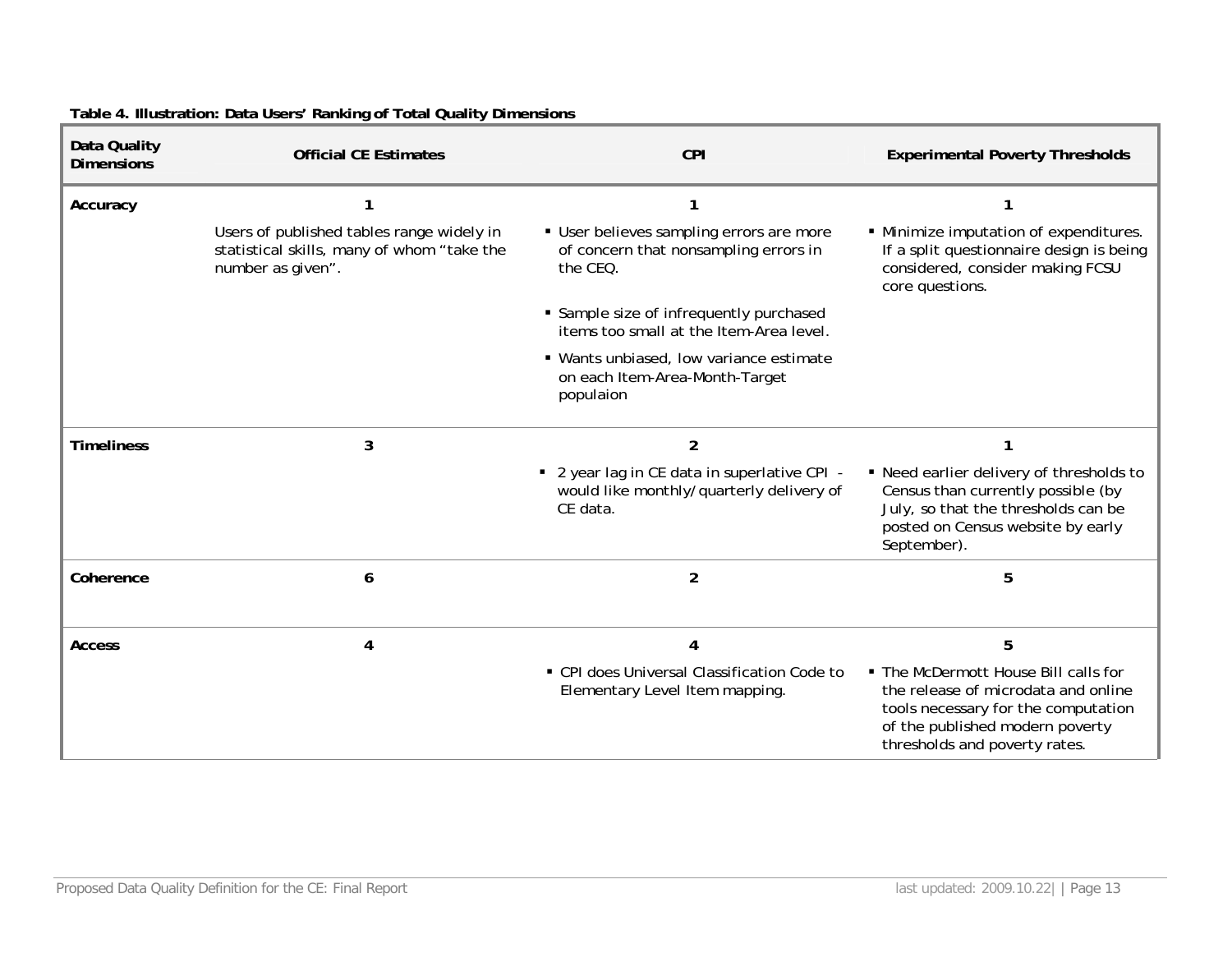## **Table 4. Illustration: Data Users' Ranking of Total Quality Dimensions**

| Data Quality<br><b>Dimensions</b> | <b>Official CE Estimates</b>                                                                                                                                                                   | <b>CPI</b> | <b>Experimental Poverty Thresholds</b> |
|-----------------------------------|------------------------------------------------------------------------------------------------------------------------------------------------------------------------------------------------|------------|----------------------------------------|
| Interpretability                  | • Given the consumers of data in this<br>form come from a broad range of<br>statistical background, documentation<br>and other aids for correctly interpreting<br>the data are very important. |            |                                        |

\* Ranking for Official CE Estimates by Bill Passero; CPI by Rob Cage, Mary Lynn Schmidt, and Joshua Klick; Experimental poverty thresholds by Thesia Garner.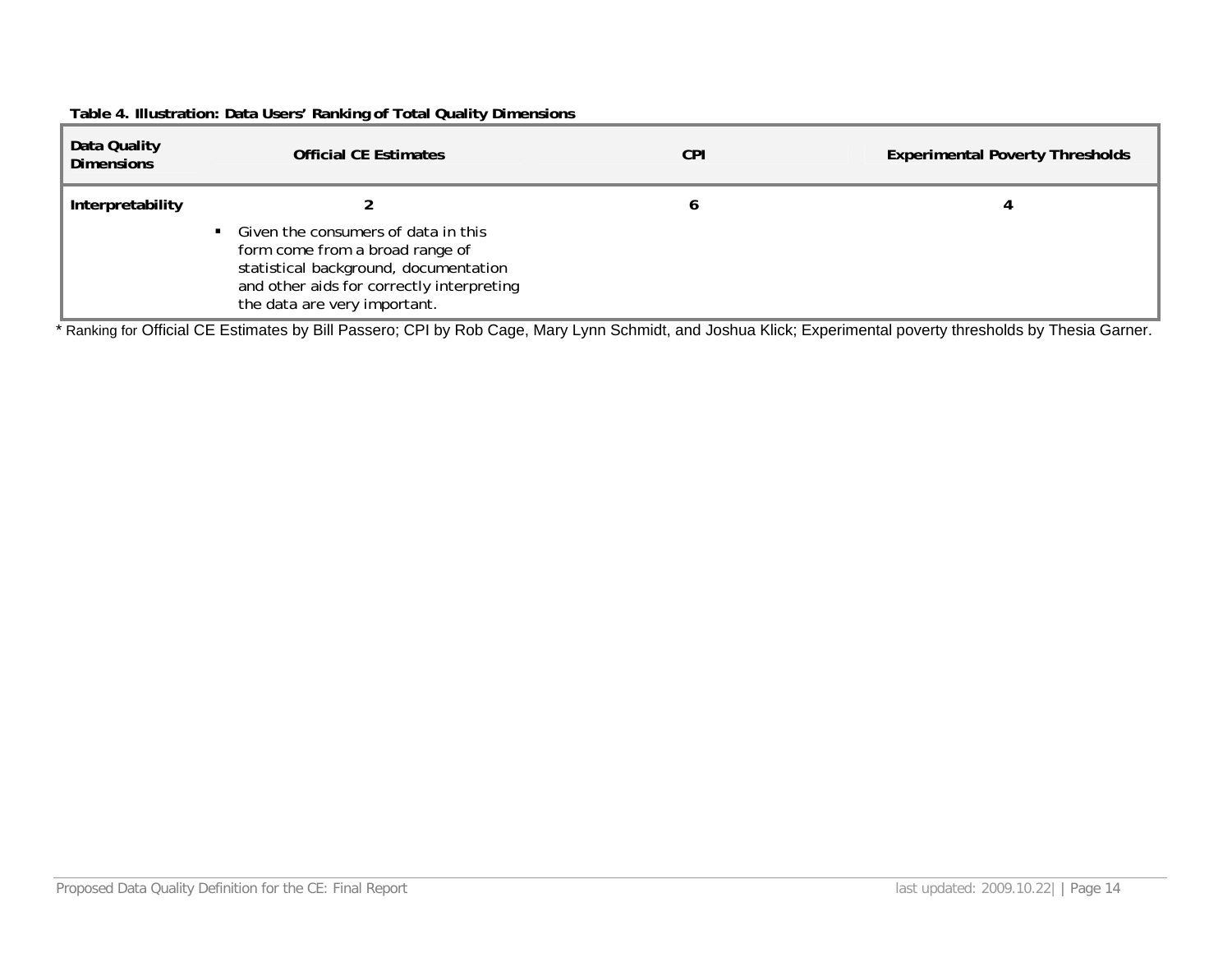| Sources of<br>Error (TSE) | <b>Possible Error</b><br>Mechanism                                                  | <b>Proposed Solution(s)</b>                                                                                                                                 | Measure/Indicator/Method                                                                                                                         | Possible impact on<br>respondent/user/interviewer/processing                                                                                                                 |
|---------------------------|-------------------------------------------------------------------------------------|-------------------------------------------------------------------------------------------------------------------------------------------------------------|--------------------------------------------------------------------------------------------------------------------------------------------------|------------------------------------------------------------------------------------------------------------------------------------------------------------------------------|
| Sampling error            |                                                                                     |                                                                                                                                                             | Standard error - already<br>available for published tables                                                                                       |                                                                                                                                                                              |
| Construct<br>validity     | No concern specified                                                                |                                                                                                                                                             |                                                                                                                                                  |                                                                                                                                                                              |
| Measurement<br>error      |                                                                                     | Necessary to understand<br>the magnitude of this<br>problem and the<br>expenditure categories<br>most susceptible to this<br>problem.                       | Validation study to assess extent<br>and areas of mismeasurement.                                                                                |                                                                                                                                                                              |
|                           | Respondent has<br>difficulty recalling<br>expenditure due to<br>nature of the item. | Change / vary reference<br>periods.<br>Offer different methods to<br>aid recall.                                                                            | Cognitive test and/or field test<br>of varying reference periods.<br>Assess use and effectiveness of<br>existing and new recall aids<br>offered. |                                                                                                                                                                              |
|                           | Respondent fatigue<br>due to length of<br>survey.                                   | Redesign questionnaire:<br>e.g., use Split<br>Questionnaire design<br>where respondents are<br>not asked the entire<br>questionnaire at every<br>interview. | A field test for a Split<br>Questionnaire design for the<br>CEQ is planned for 2010.                                                             | Potentially more data processing with higher<br>level of imputation with Split Questionnaire<br>(SQ) design.<br>Users face more statistical challenges with<br>imputed data. |
|                           | Respondent unaware<br>of expenditures made<br>by another CU<br>member.              | Design that allows for<br>multiple respondents<br>(e.g., member diary).                                                                                     |                                                                                                                                                  |                                                                                                                                                                              |

**Table 5a. Ilustration: Documentation of User Concerns over Sources of Error for Accuracy Dimension - Official CE Estimates**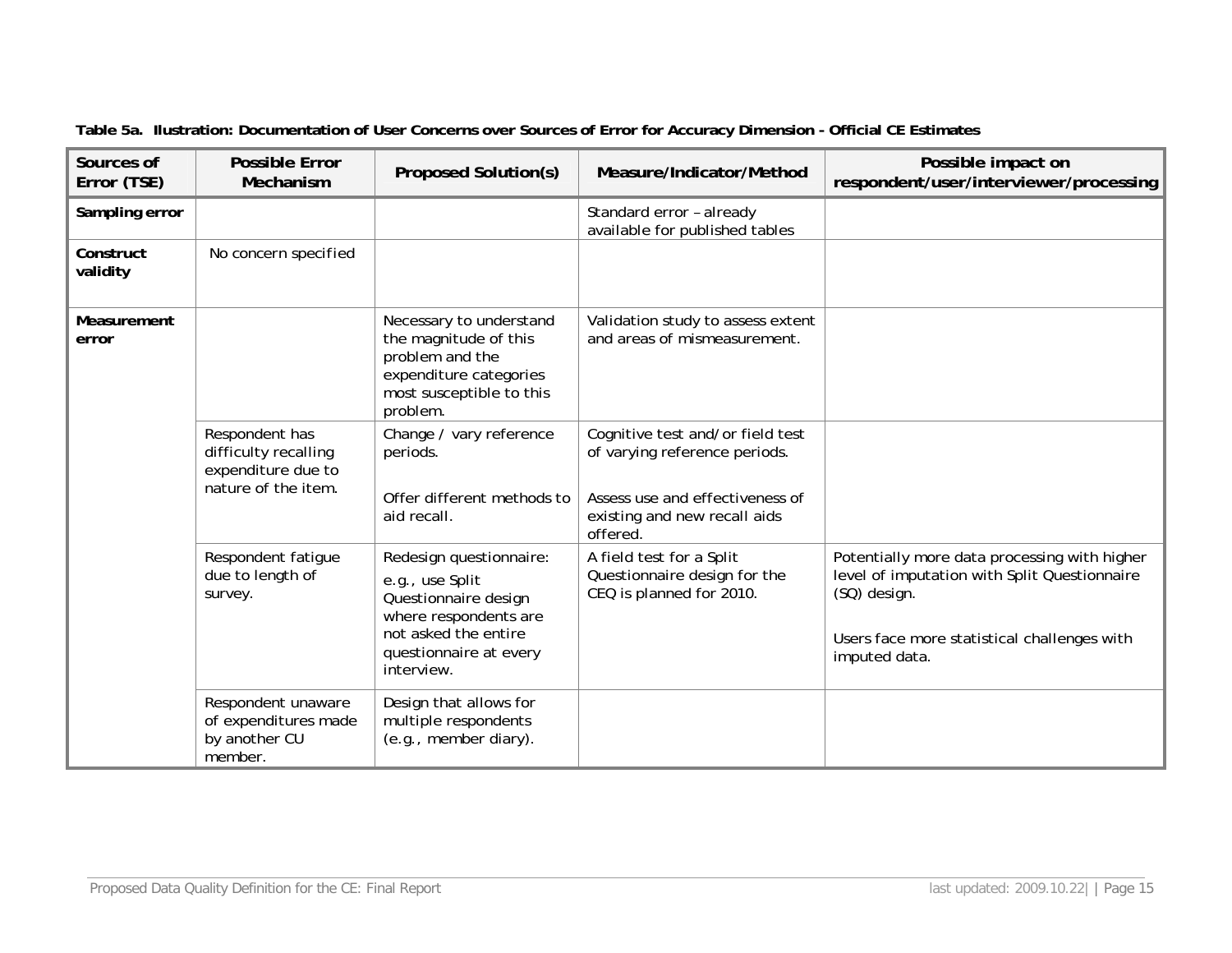| Sources of<br>Error (TSE)         | <b>Possible Error</b><br>Mechanism                                                                                                                                  | Proposed Solution(s)                                                                                                      | Measure/Indicator/Method | Possible impact on<br>respondent/user/interviewer/processing                     |
|-----------------------------------|---------------------------------------------------------------------------------------------------------------------------------------------------------------------|---------------------------------------------------------------------------------------------------------------------------|--------------------------|----------------------------------------------------------------------------------|
| Processing<br>error               | Input file error (e.g.,<br>parse files, UCC<br>mapping) - not<br>updated correctly                                                                                  | Better integration of<br>metadata systems;<br>process checks.                                                             |                          | Slows down access to data<br>Reprocessing diverts staff from other<br>activities |
|                                   | Instrument error<br>(wrong skip pattern,<br>mis-synchronization of<br>instrument versions,<br>unanticipated effects<br>on downstream<br>variables from a<br>change) | Better instrument<br>documentation to aid in<br>identifying impacts of a<br>change in one variable on<br>other variables. |                          |                                                                                  |
|                                   | Incorrect pre-edit /<br>pre-process files from<br>Census                                                                                                            |                                                                                                                           |                          |                                                                                  |
| Coverage error                    | No concern specified                                                                                                                                                |                                                                                                                           |                          |                                                                                  |
| Nonresponse<br>error              | No concern specified                                                                                                                                                |                                                                                                                           |                          |                                                                                  |
| Postsurvey<br>adjustment<br>error | No concern specified                                                                                                                                                |                                                                                                                           |                          |                                                                                  |

**Table 5a. Ilustration: Documentation of User Concerns over Sources of Error for Accuracy Dimension - Official CE Estimates**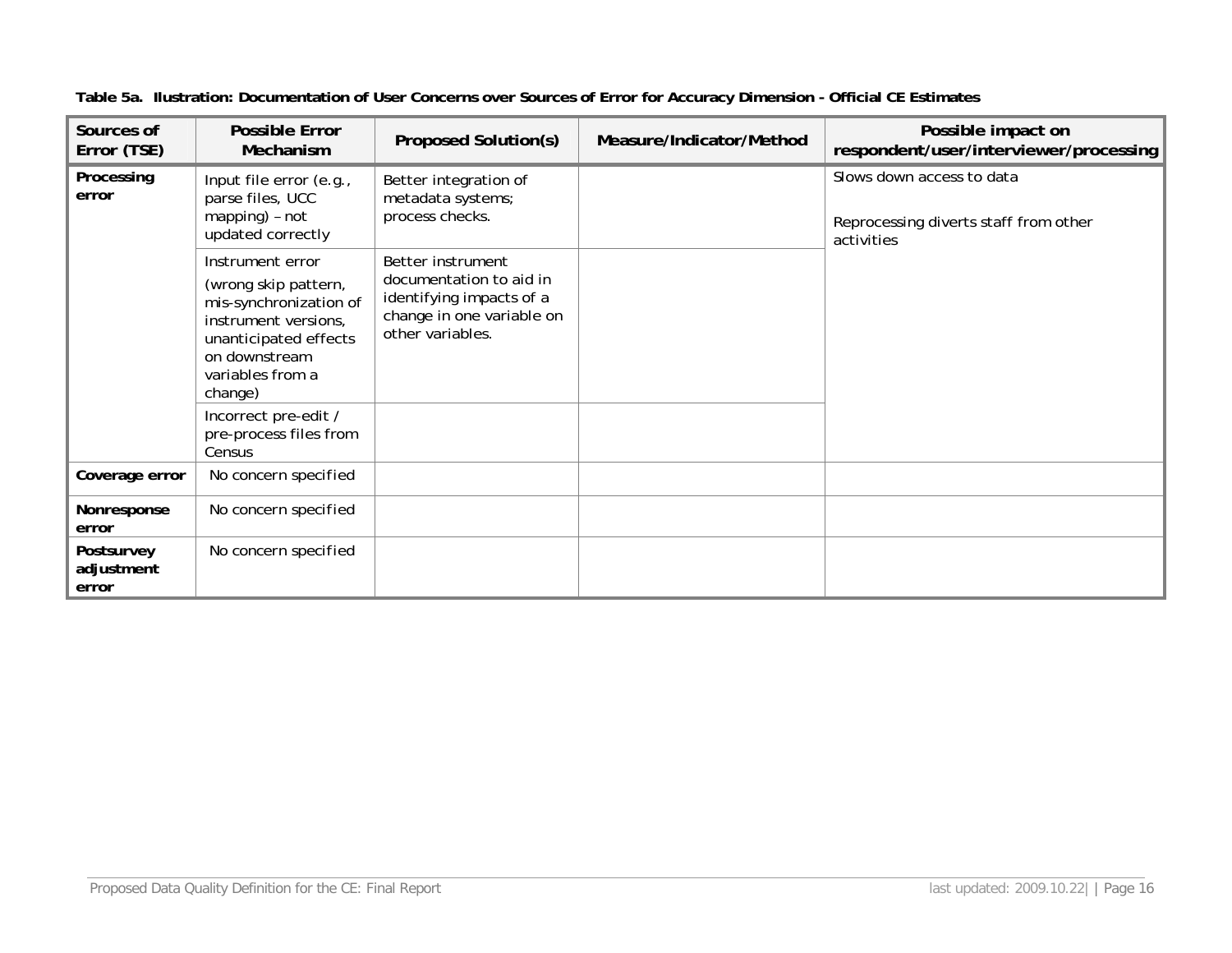| Sources of<br>Error (TSE) | <b>Possible Error</b><br>Mechanism                                                                                              | <b>Proposed Solution(s)</b>                                                                                                                               | Measure/Indicator/Method                                                                                                                                                                         | Possible impact on<br>respondent/user/interviewer/processing                                                                                                                                                                                           |
|---------------------------|---------------------------------------------------------------------------------------------------------------------------------|-----------------------------------------------------------------------------------------------------------------------------------------------------------|--------------------------------------------------------------------------------------------------------------------------------------------------------------------------------------------------|--------------------------------------------------------------------------------------------------------------------------------------------------------------------------------------------------------------------------------------------------------|
| Sampling error            | Sample size is too<br>small at the area level<br>for the Wage &<br>Earner, and Elderly<br>population cohorts.                   | Increase sample size or<br>oversample                                                                                                                     | Standard error of estimate.                                                                                                                                                                      | More funding.                                                                                                                                                                                                                                          |
| Construct<br>validity     | Expenditure details for<br>some CPI Item Strata<br>are not currently<br>asked in the CE. [e.g.,<br>packets vs. bag of<br>sugar] | Add questions on details<br>for CPI's Item Strata.<br>Need to define new<br>constructs.                                                                   | Map question(s) to information<br>required to identify what is and<br>what is not adequately asked?<br>This is also useful metadata for<br>identifying question ownership<br>& orphan questions. | Increase respondent burden.                                                                                                                                                                                                                            |
|                           | Point of purchase for<br>item not asked.                                                                                        | Add question on point of<br>purchase (CPI is willing to<br>provide funding).                                                                              | Item response rate.                                                                                                                                                                              | Possible increase in respondent burden.<br>Time added to survey.<br>CPI drops its Telephone Point of Purchase<br>Survey.                                                                                                                               |
|                           | Collection of all<br>necessary detailed<br>expenditures from one<br>CU.                                                         | Use a one sample instead<br>of the current two<br>samples, allowing for<br>multiple instruments or<br>methods for data<br>collection from the same<br>CU. | Field test. (Performance<br>measures: response rates,<br>standard errors, data quality<br>indicators; collection costs).                                                                         | Increases respondent burden, but has the<br>following advantages:<br>+ all collected expenditures from a CU will<br>be used to produce survey estimates, and<br>none will be "discarded".<br>+ provides option to create household-<br>specific index. |
| Measurement<br>error      |                                                                                                                                 | Necessary to understand<br>the magnitude of this<br>problem and the<br>expenditure categories<br>most susceptible to this<br>problem.                     | Validation study to assess extent<br>and areas of mismeasurement.                                                                                                                                |                                                                                                                                                                                                                                                        |
|                           | Respondent has<br>difficulty recalling<br>expenditure due to<br>nature of the item.                                             | Change reference period.<br>Offer different methods to<br>aid recall.                                                                                     | Cognitive test and/or field test<br>Assess use and effectiveness of<br>recall aids implemented.                                                                                                  |                                                                                                                                                                                                                                                        |

**Table 5b. Ilustration: Documentation of User Concerns over Sources of Error for Accuracy Dimension - the CPI**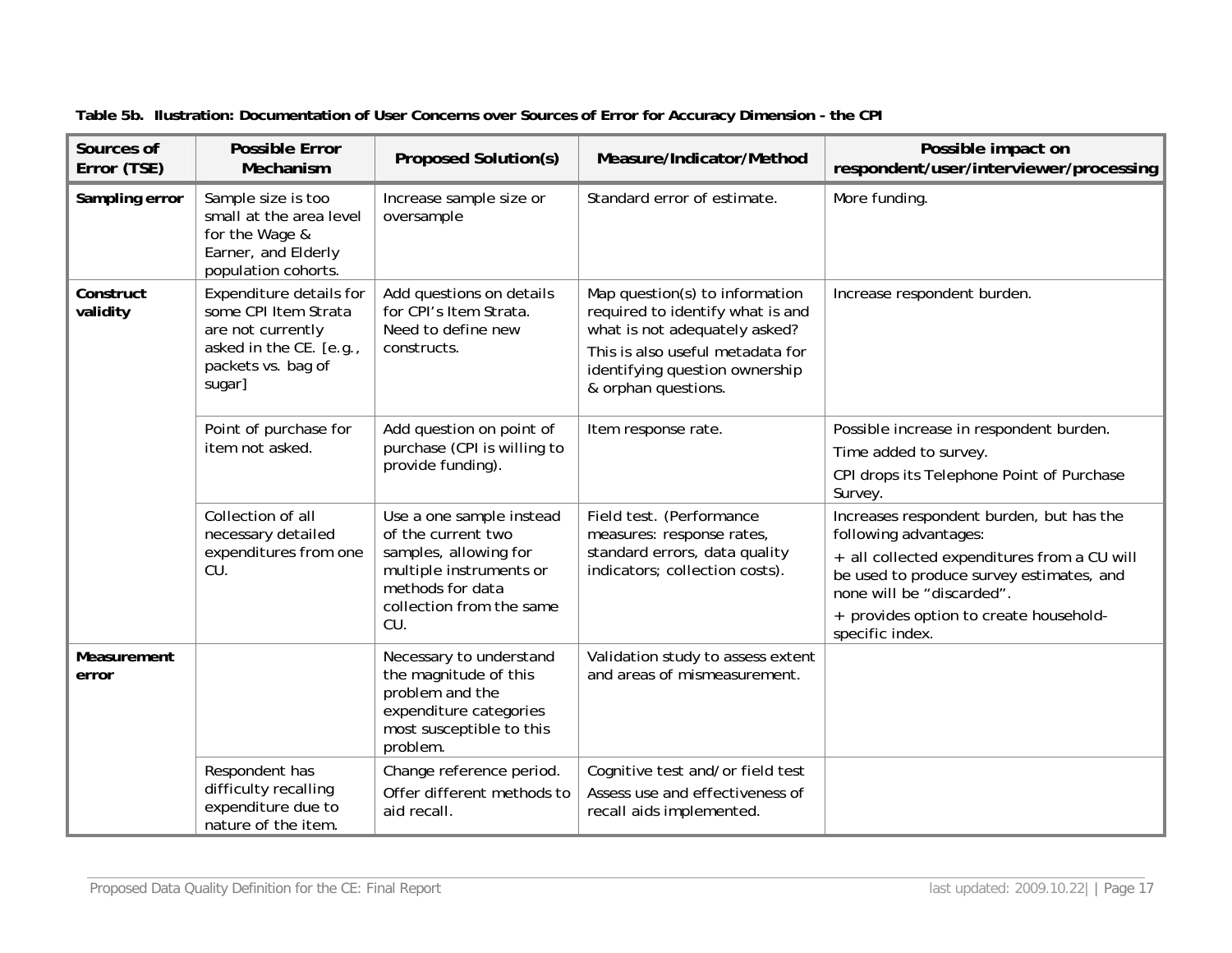| Sources of<br>Error (TSE)         | <b>Possible Error</b><br>Mechanism                                                                                                                       | <b>Proposed Solution(s)</b>                                                                                                                                 | Measure/Indicator/Method                                                             | Possible impact on<br>respondent/user/interviewer/processing                                                                                                                   |
|-----------------------------------|----------------------------------------------------------------------------------------------------------------------------------------------------------|-------------------------------------------------------------------------------------------------------------------------------------------------------------|--------------------------------------------------------------------------------------|--------------------------------------------------------------------------------------------------------------------------------------------------------------------------------|
|                                   | Respondent fatigue<br>due to length of<br>survey.                                                                                                        | Redesign questionnaire:<br>e.g., use Split<br>Questionnaire design<br>where respondents are<br>not asked the entire<br>questionnaire at every<br>interview. | A field test for a Split<br>Questionnaire design for the<br>CEQ is planned for 2010. | Potentially more data processing with higher<br>level of imputation with SQ design.<br>More imputed data with SQ design.<br>Statistical challenges with using imputed<br>data. |
|                                   | Respondent unaware<br>of expenditures made<br>by another CU<br>member.                                                                                   | Design that allows for<br>multiple respondents<br>(e.g., member diary).                                                                                     |                                                                                      |                                                                                                                                                                                |
| Processing<br>error               | Incorrect UCC mapping<br>Inaccurate Diary item<br>code mapping                                                                                           | Better integration of<br>metadata systems;<br>process checks.                                                                                               |                                                                                      |                                                                                                                                                                                |
| Coverage error                    | Inadequate sample of<br>subgroups to construct<br>special cohort indices<br>(e.g., elderly, low-<br>high income). Young,<br>single under-<br>represented | Over sample members of<br>under-represented<br>subgroups.                                                                                                   |                                                                                      | More funding is required.                                                                                                                                                      |
| Nonresponse<br>error              | No concern specified                                                                                                                                     |                                                                                                                                                             |                                                                                      |                                                                                                                                                                                |
| Postsurvey<br>adjustment<br>error | No concern specified                                                                                                                                     |                                                                                                                                                             |                                                                                      |                                                                                                                                                                                |

**Table 5b. Ilustration: Documentation of User Concerns over Sources of Error for Accuracy Dimension - the CPI**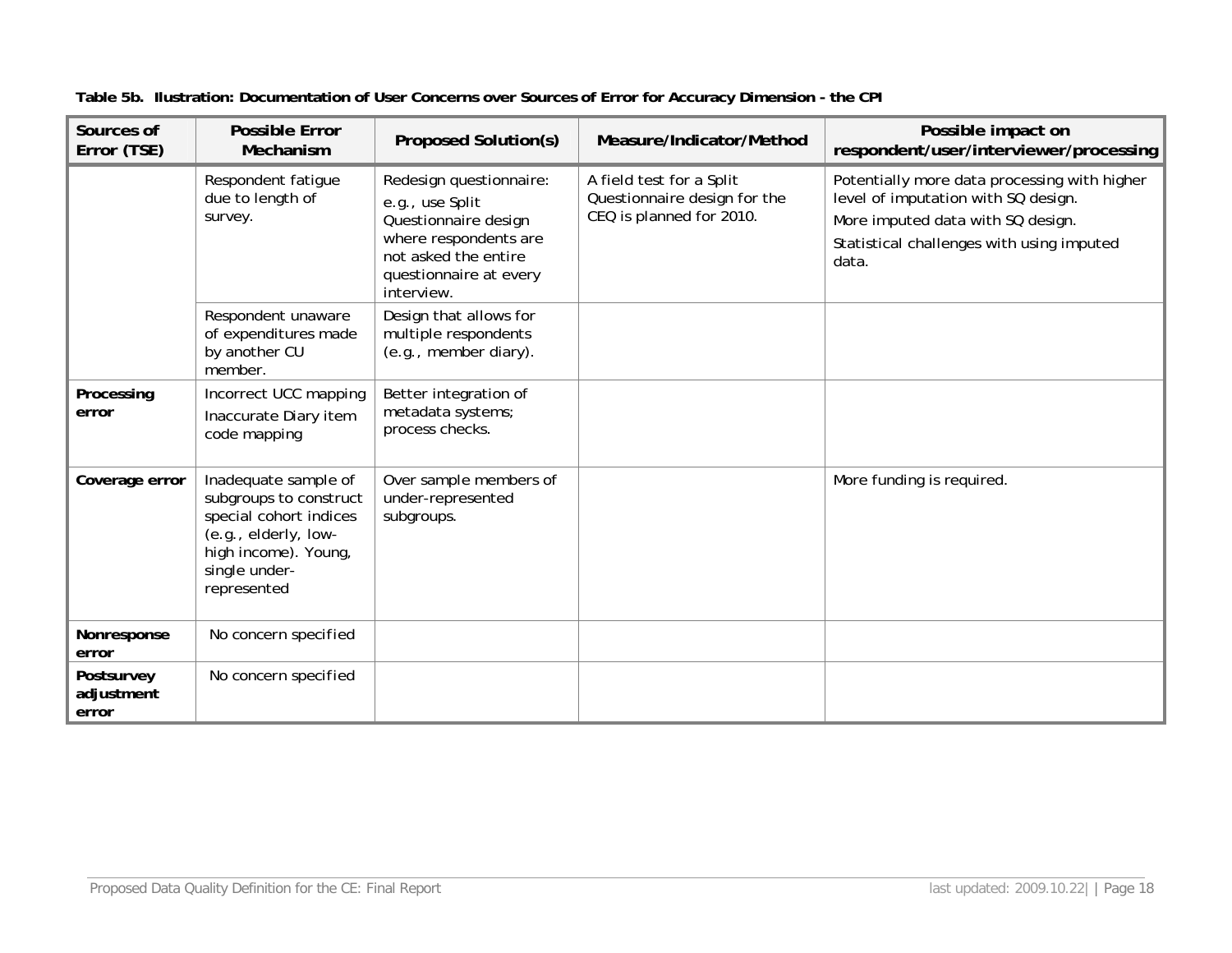| Sources of<br>Error (TSE) | <b>Possible Error</b><br>Mechanism                                                                                                                                                                                                                                                                                                                                                              | <b>Proposed Solution(s)</b>                                                                                                                                                                                                                                                           | Measure/Indicator/Method                                                                        | Possible impact on<br>respondent/user/interviewer/processing                                                                                    |
|---------------------------|-------------------------------------------------------------------------------------------------------------------------------------------------------------------------------------------------------------------------------------------------------------------------------------------------------------------------------------------------------------------------------------------------|---------------------------------------------------------------------------------------------------------------------------------------------------------------------------------------------------------------------------------------------------------------------------------------|-------------------------------------------------------------------------------------------------|-------------------------------------------------------------------------------------------------------------------------------------------------|
| Sampling error            | No concern specified                                                                                                                                                                                                                                                                                                                                                                            |                                                                                                                                                                                                                                                                                       |                                                                                                 |                                                                                                                                                 |
| Construct<br>validity     | Computation of<br>thresholds also<br>requires consumption-<br>based constructs. CE<br>does not collect some<br>of this type of<br>information.<br>Examples: The length<br>of tenure in current<br>dwelling; this<br>information is critical<br>for subsidized housing<br>and rent control.<br>Need more detailed<br>information about<br>participation in<br>government assistance<br>programs. | Identify both spending-<br>based and consumption-<br>based constructs needed<br>to compute the<br>thresholds.<br>Improve documentation<br>(e.g., identify variables<br>that are in-scope for<br>consumption in the data<br>dictionary)<br>Re-visit CE conceptual<br>framework report. | Map questions - existing, or to<br>be created - to these<br>constructs.                         | Additional variables to capture data needs for<br>thresholds may increase respondent burden.                                                    |
| Measurement<br>error      | Comprehension<br>problems - vague<br>concepts or unfamiliar<br>terms.                                                                                                                                                                                                                                                                                                                           | The standard fixes for<br>comprehension problems<br>may work- pretesting,<br>cognitive interviewing,<br>"conversational-like"<br>interview.                                                                                                                                           |                                                                                                 | Any changes in the way concepts are<br>currently asked may disrupt (and to an<br>unknown extent) other components of the<br>analytic objective. |
|                           | Recall problems for<br>some items.                                                                                                                                                                                                                                                                                                                                                              | Better prompting to aid in<br>recall.<br>Identify appropriate<br>reference periods for<br>different expenditure<br>items.                                                                                                                                                             | Cognitive test and/or field test<br>Assess use and effectiveness of<br>recall aids implemented. |                                                                                                                                                 |

## **Table 5c. Ilustration: Documentation of User Concerns over Sources of Error for Accuracy Dimension - the Experimental Poverty Thresholds**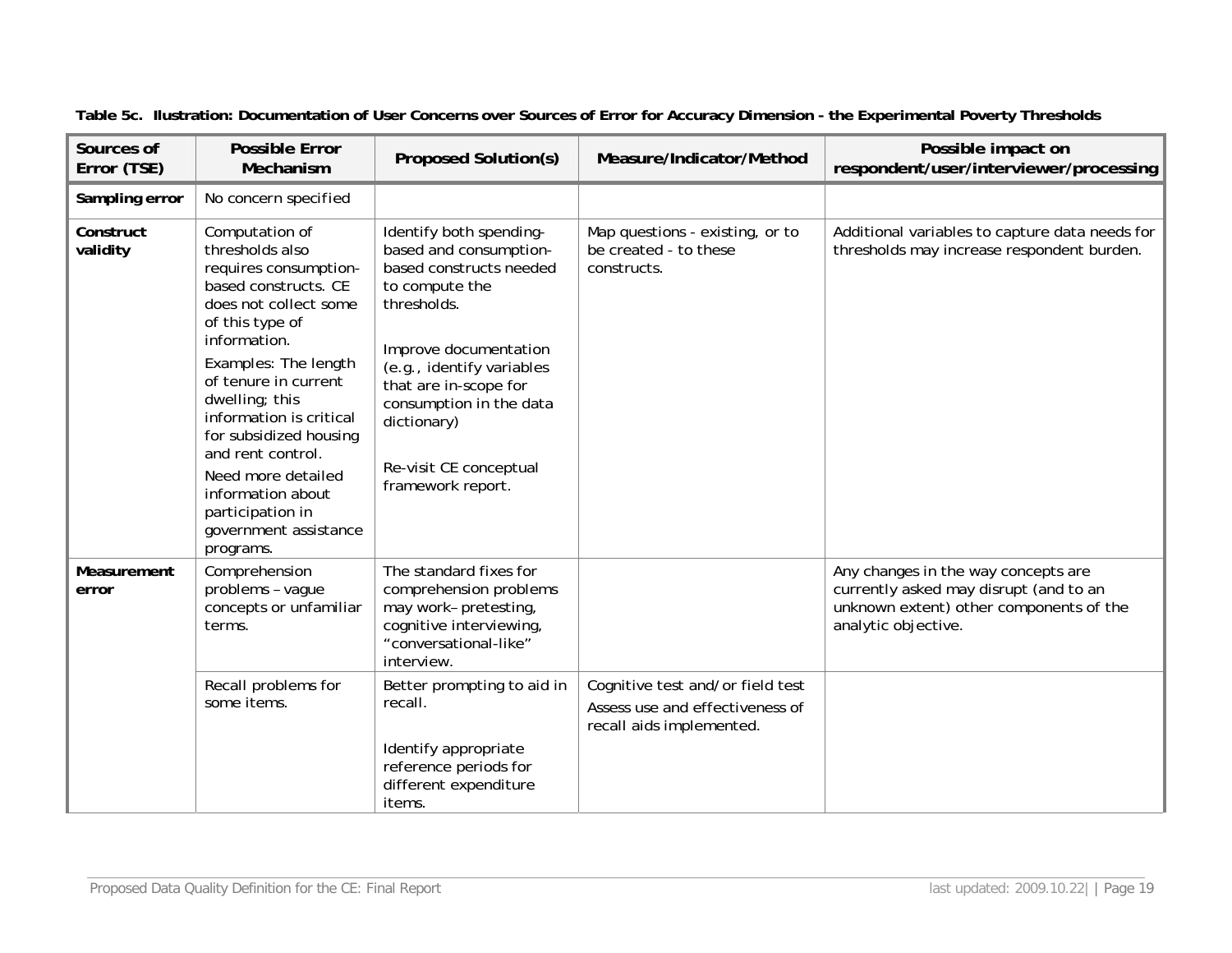| Sources of<br>Error (TSE) | <b>Possible Error</b><br>Mechanism                                                                                                                                                                                                                                                                                                                                                                                  | <b>Proposed Solution(s)</b>                                                                                                                                                                                                                                                   | Measure/Indicator/Method | Possible impact on<br>respondent/user/interviewer/processing                                                                                                                                                                                                                           |
|---------------------------|---------------------------------------------------------------------------------------------------------------------------------------------------------------------------------------------------------------------------------------------------------------------------------------------------------------------------------------------------------------------------------------------------------------------|-------------------------------------------------------------------------------------------------------------------------------------------------------------------------------------------------------------------------------------------------------------------------------|--------------------------|----------------------------------------------------------------------------------------------------------------------------------------------------------------------------------------------------------------------------------------------------------------------------------------|
|                           | Perhaps not all<br>members of the CU are<br>being accounted for<br>across the five waves<br>of CE Interview<br>Survey. Thesia's<br>research indicated<br>about 10% of the<br>reference CUs changed<br>characteristics across<br>the waves.<br>Currently all<br>expenditure data for<br>the threshold<br>computations are<br>based on the CE<br>Interview Survey, but<br>the CE Diary Survey<br>collects better food | Have only one data source<br>for expenditure estimates.<br>(Use one sample to collect<br>data).                                                                                                                                                                               |                          | Potentially increase (perceived) respondent<br>burden.                                                                                                                                                                                                                                 |
| Processing<br>error       | expenditure data.<br>No concern specified                                                                                                                                                                                                                                                                                                                                                                           |                                                                                                                                                                                                                                                                               |                          |                                                                                                                                                                                                                                                                                        |
| Coverage error            | Shifts in population<br>not captured.<br>Examples:<br>• Families in semi-<br>permanent shelters<br>■ Elderly (different<br>levels of assisted<br>living)<br>• Minorities<br>• Low income                                                                                                                                                                                                                            | Supplement current<br>sampling frame with<br>additional frames/lists<br>that target (or better)<br>cover these groups.<br>Possible to pretest elderly<br>living arrangement<br>questions and better train<br>interviewers to handle<br>these types of living<br>arrangements. |                          | More complicated construction of weighting<br>adjustments because sampling units maybe<br>contained on multiple lists.<br>If the standard sampling frame is<br>supplemented with additional lists/frames,<br>then users could erroneously calculate<br>weights - documentation is key. |

**Table 5c. Ilustration: Documentation of User Concerns over Sources of Error for Accuracy Dimension - the Experimental Poverty Thresholds**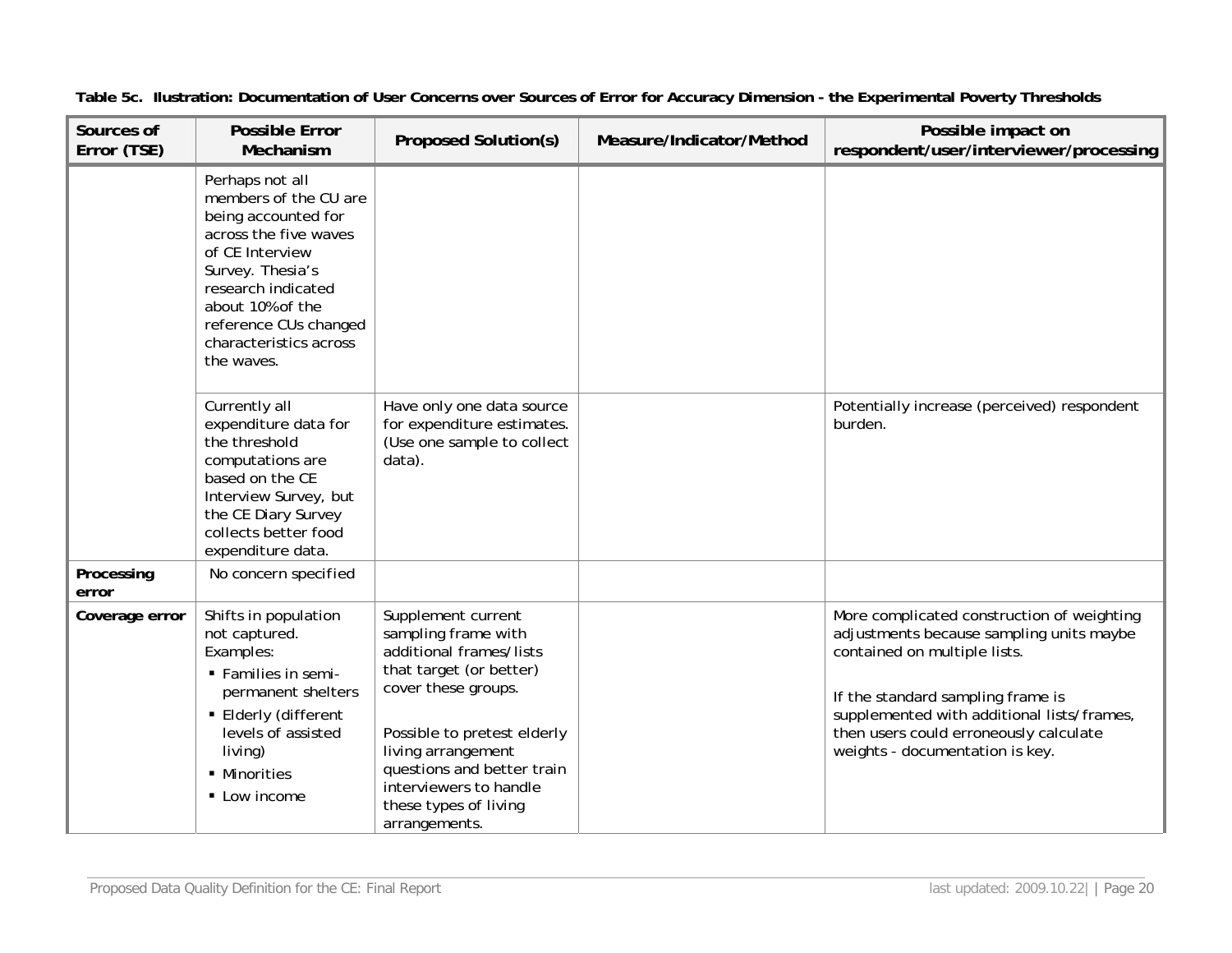| Sources of<br>Error (TSE)         | Possible Error<br>Mechanism                                                                                                                                                                                                               | Proposed Solution(s)                               | Measure/Indicator/Method | Possible impact on<br>respondent/user/interviewer/processing  |
|-----------------------------------|-------------------------------------------------------------------------------------------------------------------------------------------------------------------------------------------------------------------------------------------|----------------------------------------------------|--------------------------|---------------------------------------------------------------|
|                                   | "Extreme" subgroups<br>in the population are<br>very important for<br>thresholds.                                                                                                                                                         | Oversample members of<br>under-represented groups. |                          |                                                               |
| Nonresponse<br>error              | No concern specified                                                                                                                                                                                                                      |                                                    |                          |                                                               |
| Postsurvey<br>adjustment<br>error | Threshold<br>computations will<br>make use of CE's panel<br>feature. Quarterly<br>weights that treat CUs<br>as independent across<br>quarters do not<br>address changes in<br>composition of CUs<br>and unit nonresponse<br>across panel. | Provide longitudinal<br>weights.                   |                          | More resources are needed to develop<br>longitudinal weights. |

**Table 5c. Ilustration: Documentation of User Concerns over Sources of Error for Accuracy Dimension - the Experimental Poverty Thresholds**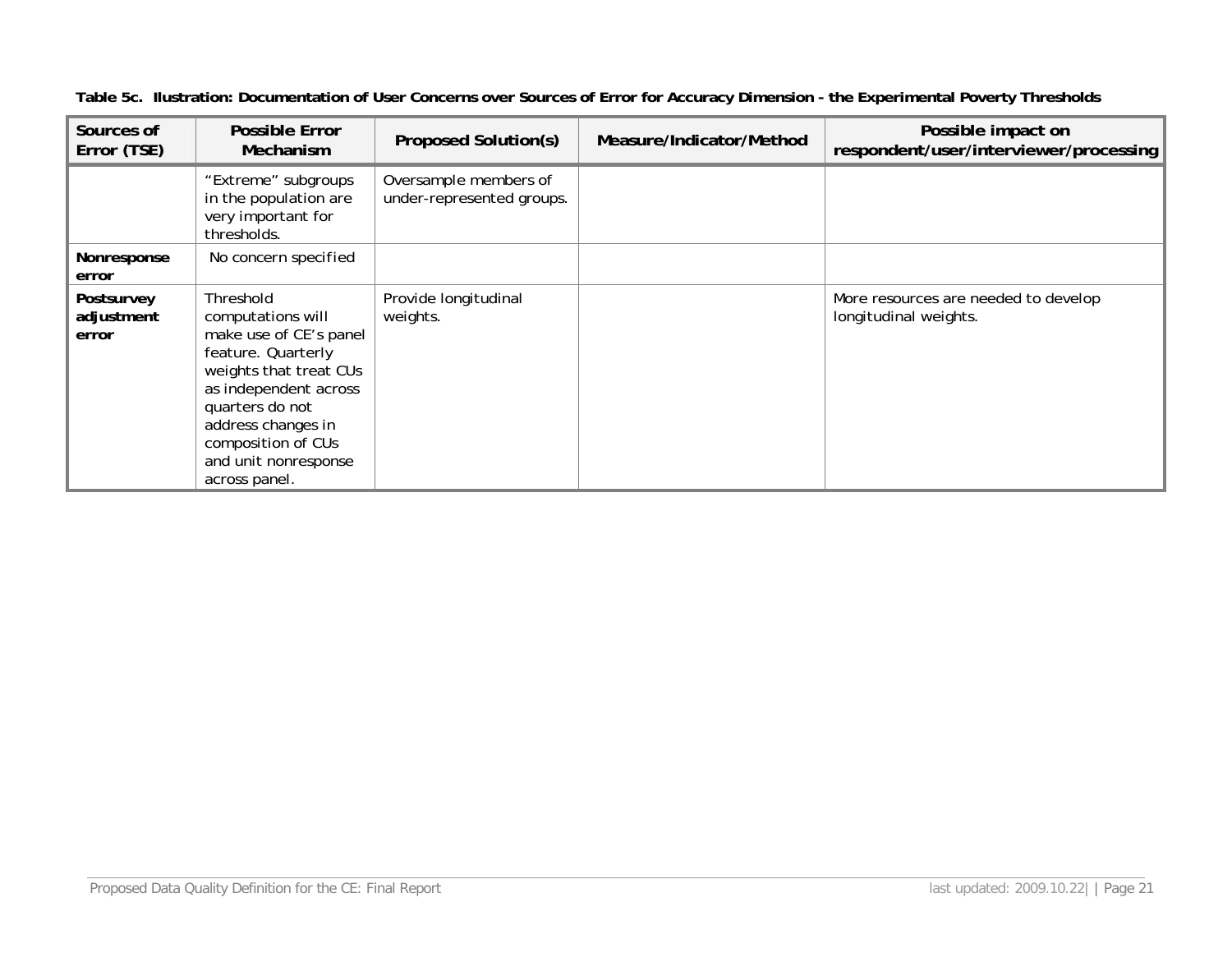| Data User                    | Ranking of Total Quality Management Dimensions |                         |                   |                         |                  |                         |  |  |  |
|------------------------------|------------------------------------------------|-------------------------|-------------------|-------------------------|------------------|-------------------------|--|--|--|
|                              | 1<br>(most important)                          | $\overline{2}$          | 3                 | 4                       | 5                | 6<br>(least important)  |  |  |  |
| <b>CPI</b>                   | <b>ACCURACY</b>                                | <b>TIMELINESS</b>       |                   | <b>ACCESS</b>           |                  | <b>INTERPRETABILITY</b> |  |  |  |
|                              |                                                | <b>COHERENCE</b>        |                   | <b>RELEVANCE</b>        |                  |                         |  |  |  |
| Experimental                 | <b>ACCURACY</b>                                |                         |                   | <b>INTERPRETABILITY</b> | <b>COHERENCE</b> |                         |  |  |  |
| Poverty<br><b>Thresholds</b> | <b>RELEVANCE</b>                               |                         |                   |                         | <b>ACCESS</b>    |                         |  |  |  |
|                              | <b>TIMELINESS</b>                              |                         |                   |                         |                  |                         |  |  |  |
| Published<br><b>Tables</b>   | <b>ACCURACY</b>                                | <b>INTERPRETABILITY</b> | <b>TIMELINESS</b> | <b>ACCESS</b>           | <b>RELEVANCE</b> | <b>COHERENCE</b>        |  |  |  |

#### **Table 6. Ranking of Total Quality Management Dimensions by Data Users\***

Information presented here is based on Table 4. Ranking of TQM dimensions was done by the primary contact for data use; ties in rankings were permitted.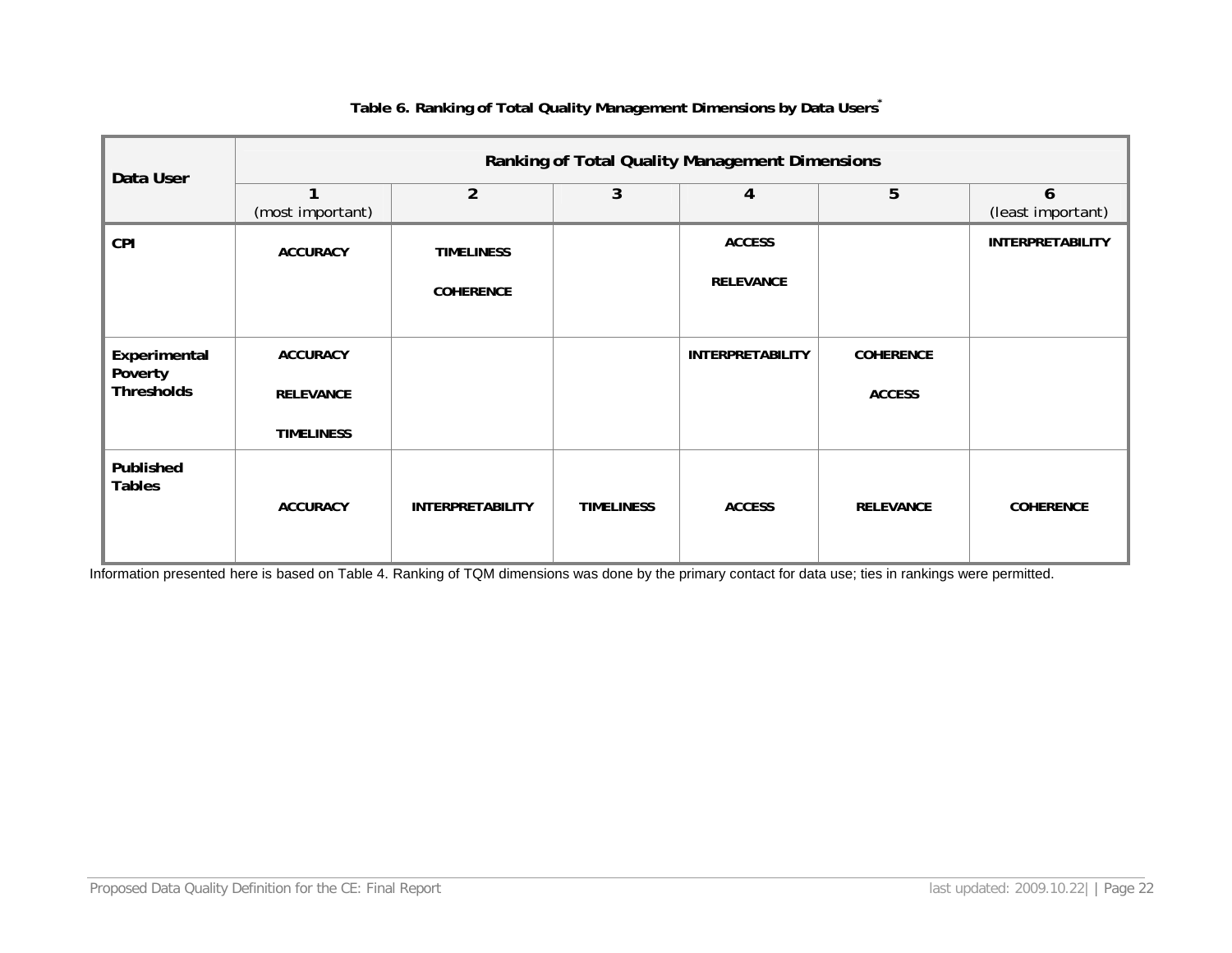| Coverage<br>Error                                                                                                                                  | <b>Sampling Error</b>                                                                                                                                    | Nonresponse<br>Error | Construct<br>Validity                                                                                                                                                                                                       | <b>Measurement Error</b>                                                                                                                                                                                                                                                                                                                                                                                                                                                                                                                                                                 | Processing<br>Error                                                                                                             | Postsurvey<br>Adjustment                                                                                                                                                        |
|----------------------------------------------------------------------------------------------------------------------------------------------------|----------------------------------------------------------------------------------------------------------------------------------------------------------|----------------------|-----------------------------------------------------------------------------------------------------------------------------------------------------------------------------------------------------------------------------|------------------------------------------------------------------------------------------------------------------------------------------------------------------------------------------------------------------------------------------------------------------------------------------------------------------------------------------------------------------------------------------------------------------------------------------------------------------------------------------------------------------------------------------------------------------------------------------|---------------------------------------------------------------------------------------------------------------------------------|---------------------------------------------------------------------------------------------------------------------------------------------------------------------------------|
| CPI&<br>Experimental<br>Poverty<br>Thresholds:<br>- Under-<br>representation of<br>subgroups of<br>interest (e.g., the<br>elderly, low-<br>income) | CPI:<br>- Sample size too<br>small for Wage and<br>Earner, and Elderly<br>cohorts; also for<br>infrequently<br>purchased items at<br>the Item-Area level |                      | CPI:<br>- Inadequate<br>expenditure details<br>on some Item-Strata<br>Experimental<br>Poverty Thresholds:<br>- Inadequate<br>consumption-based<br>constructs (e.g.,<br>length of residence in<br>current dwelling<br>unit). | All 3 uses:<br>- Recall difficulty<br>- Respondent unaware<br>of purchases made by<br>another CU member<br><b>Experimental Poverty</b><br>Thresholds:<br>- Vague questions (e.g.,<br>GOVTCOST)<br>- 2 independent CE<br>samples for CEQ and<br>CED: one survey<br>collects better data on<br>some items, but<br>thresholds need to be<br>based on one reference<br>CU, so forced to use<br>data from CEQ.<br>CPI:<br>- A single data source<br>would be preferable -<br>more flexibility in index<br>construction<br>- Concern that CED<br>weights are too low<br>(source for food data) | All 3 uses:<br>- Incorrect pre-<br>edit/pre-process<br>files from Census<br>- Instrument<br>error<br>- Incorrect UCC<br>mapping | Experimental<br>Poverty<br>Thresholds:<br>- Unavailability of<br>longitudinal weights<br>to adjust for<br>changes in<br>reference CU<br>composition over<br>tenure in the panel |

# **Table 7. Accuracy Dimension: Summary of Error Concerns Among Data Users**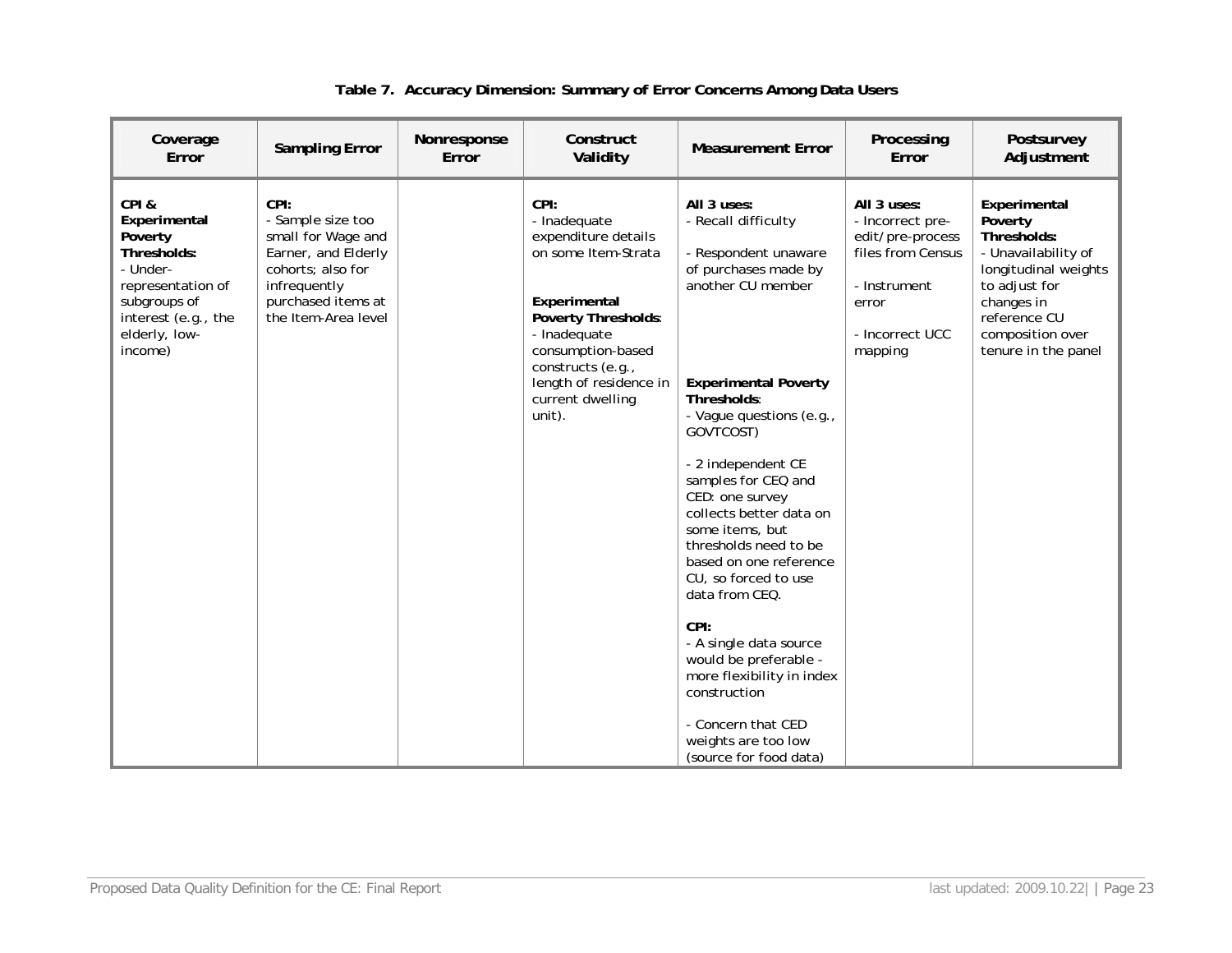## <span id="page-24-0"></span>**4. ASSESSING AND MONITORING DATA QUALITY**

In this section, we propose a set of data quality measures and indicators for consideration. A data quality *measure* directly assesses a specific aspect of data quality, and a data quality *indicator* does this assessment indirectly to provide insight to that aspect of quality (Office of National Statistics 2007). While it is often costly or difficult to directly measure data quality, it is possible to obtain indicators. For example, a direct measure of nonresponse bias of expenditure on alcohol is the exact amount of nonresponse bias. However, this exact quantity cannot be computed since the average expenditure on alcohol by nonrespondents is unknown. Instead, we use indicators, such as the average expenditure on alcohol by "proxy nonrespondents", to estimate the nonresponse bias of alcohol expenditures.<sup>[5](#page-24-2)</sup>

These measures and indicators are recommended for use to routinely monitor data quality, and to evaluate effects of survey changes on data quality. It is important to agree on *standard definitions* for these proposed measures and indicators, so that whenever some or all of these measures and indicators are invoked in a study or in a monitoring process, these measures and indicators are uniformly implemented. This standardization allows the measures and indicators to be comparable across studies and time.

### <span id="page-24-1"></span>**4.1 PROPOSED MEASURES AND INDICATORS**

Most indicators and measures we propose for assessing data quality of the CE are quantitative, but some will take the form of qualitative assessments. Among the six TQM dimensions, quantitative indicators are most prevalent for the Accuracy dimension. It is possible to assess the dimensions of Timeliness, Accessibility, and Interpretability independently of each other. However, the assessment of each of the dimensions of Relevance, Accuracy, and Coherence assumes the other two dimensions are perfectly satisfied. For example, the assessment of Accuracy presupposes the standard of comparison is both Relevant and Coherent.

We offer suggestions for assessing the six TQM dimensions (Table 8), with a focus on indicators and measures of Accuracy (especially measurement error, Table 9).

 $\overline{a}$ 

<span id="page-24-2"></span> $<sup>5</sup>$  One way of estimating nonresponse bias for a survey statistic in the deterministic framework is to treat a group of</sup> respondents who meet some criteria as nonrespondents (hence the term "proxy nonrespondents"), and compare their response values to those of other respondents. An example of a criteria used to identify proxy nonrespondents are respondents who are difficult to contact, as measured by the proportion of contact attempts that are non-contacts.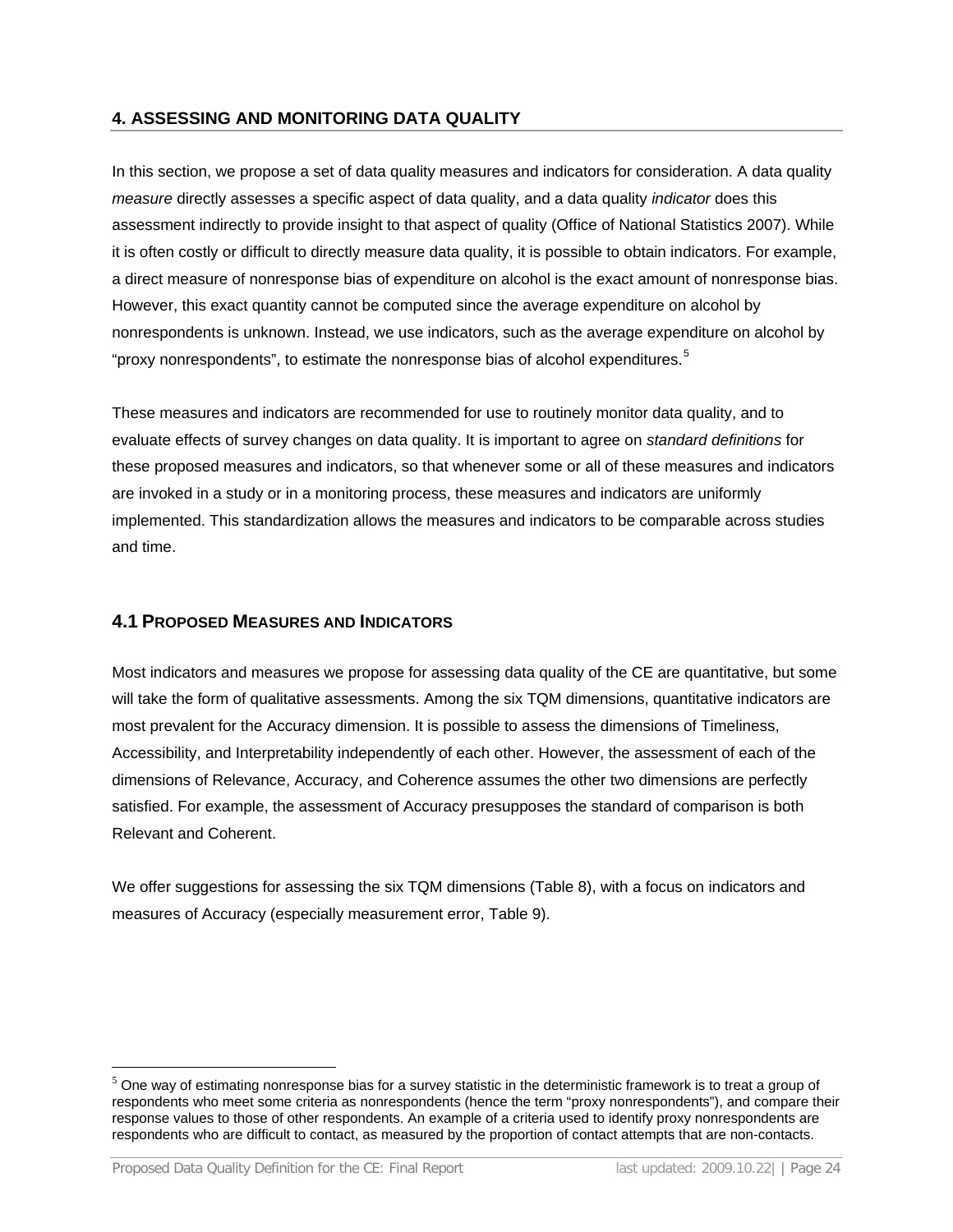| <b>TQM Dimension</b> |            | Assessment                                                                                                                                                                                                                            |
|----------------------|------------|---------------------------------------------------------------------------------------------------------------------------------------------------------------------------------------------------------------------------------------|
| Relevance            | Indicator  | • User satisfaction index, and topic-specific sub-indices on<br>different dimensions of data.                                                                                                                                         |
|                      | Method     | • User satisfaction survey of key data users to identify gaps<br>between user needs and current data. Data are relevant when<br>user needs are met in terms of coverage and detail.                                                   |
|                      |            | Survey followup: describe how feedback from users will be<br>$\circ$<br>translated into concrete actions.                                                                                                                             |
| Accuracy             | Indicators | • Proposed indicators are listed in Table 9.                                                                                                                                                                                          |
|                      |            | A recurring interviewer survey to obtain feedback about field<br>experience on the survey (e.g., after every 2-year form change)<br>to identify problem areas in the survey, as well as to learn what<br>is working well.             |
|                      |            | Follow up: report interviewer survey results overall and by<br>$\circ$<br>Regional Office back to interviewers as well - highlight<br>common problems identified, and address how interviewer<br>concerns are being handled (or not). |
| <b>Timeliness</b>    | Indicator  | • Average time lag between end of the reference period and data<br>release date.                                                                                                                                                      |
|                      | Method     | • Describe key user's need for recency of collected data, and how<br>these needs are addressed.                                                                                                                                       |
| Coherence            | Method     | . Routine comparison with other data sources and documenting<br>why and how these alternative sources differ from CE.                                                                                                                 |
| Accessibility        | Indicator  | Track over time:                                                                                                                                                                                                                      |
|                      |            | ■ Number of hits on CE public website                                                                                                                                                                                                 |
|                      |            | • Number of requests for microdata.                                                                                                                                                                                                   |
|                      |            | . Document user questions about the data.                                                                                                                                                                                             |
|                      |            | Average time to respond to different types of data inquiries.                                                                                                                                                                         |
|                      | Method     | • User survey to assess ease in locating CE information (web,<br>microdata).                                                                                                                                                          |
| Interpretability     | Method     | • Assess quality and sufficiency of metadata provided to assist data<br>users.                                                                                                                                                        |

**Table 8. Proposed Indicators to Assess and Monitor Total Quality Management Dimensions**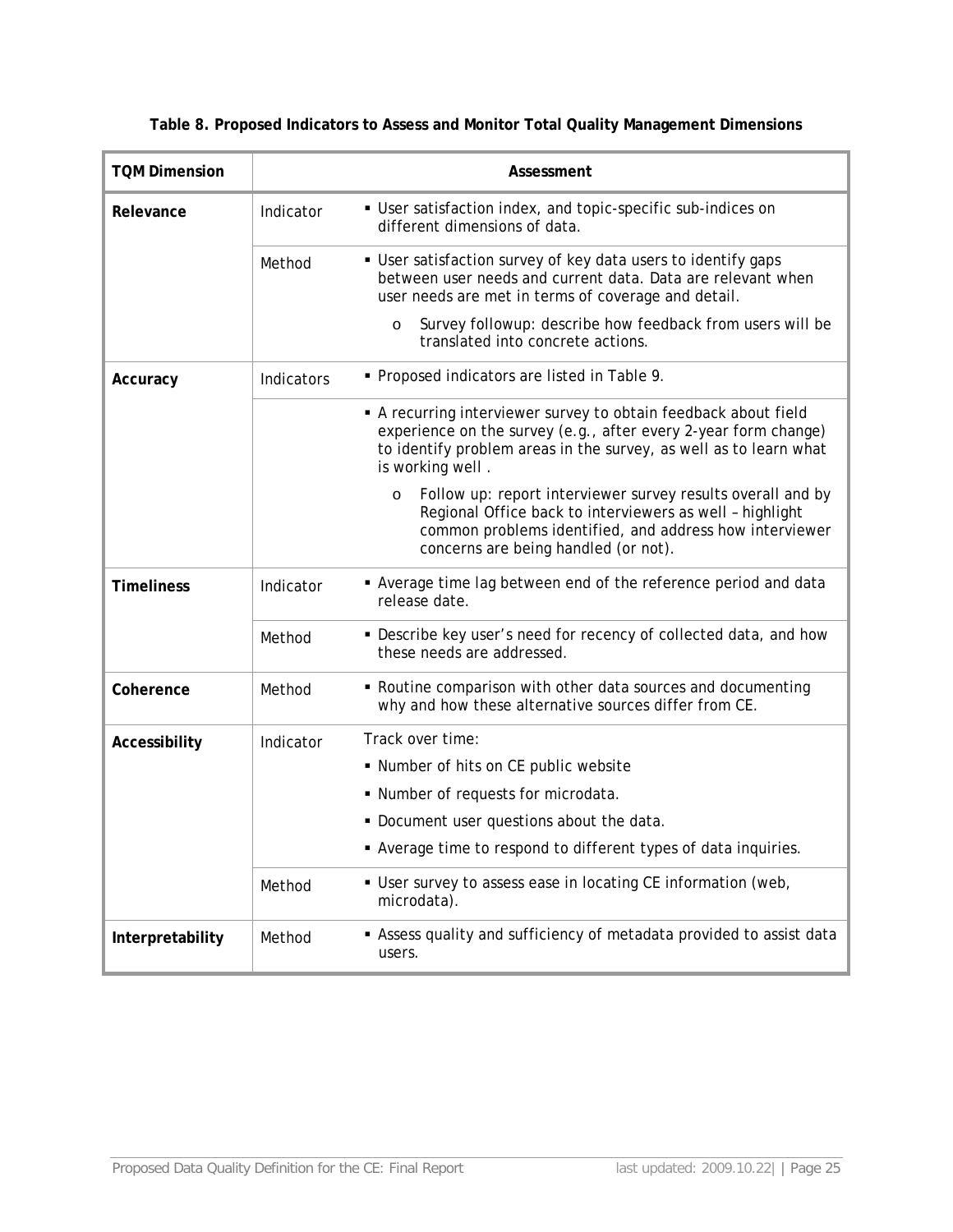## <span id="page-26-0"></span>**4.2 INDICATORS AND MEASURES OF ACCURACY**

Most of the quantitative indicators for the accuracy dimension are based on information currently collected in the survey, and the Contact History Instrument (CHI). The CHI is a supplemental component to the Computer Assisted Personal Interview (CAPI) instrument that interviewers use to record information on each attempt made to contact the respondent to conduct the interview. The CHI allows the interviewer to record the date, time, mode and outcome of each contact attempt. The interviewer can also record the contact attempt strategy (or strategies) employed, and the interviewer's perception of whether the respondent has concerns about participating in the survey upon contact, and if so, what type of concern(s).

In the Table 9, we provide a brief description of the indicator, the desired direction of the indicator for accuracy, the error source(s) which the indicator indirectly measures, whether it is currently collected in the Interview and Diary surveys, and if it is, we identify the source variable. The only measures of accuracy currently proposed are the data editing rates. As further research identifies other indicators and/or measures, the list of proposed indicators and measures in Table 9 can be expected to change over time.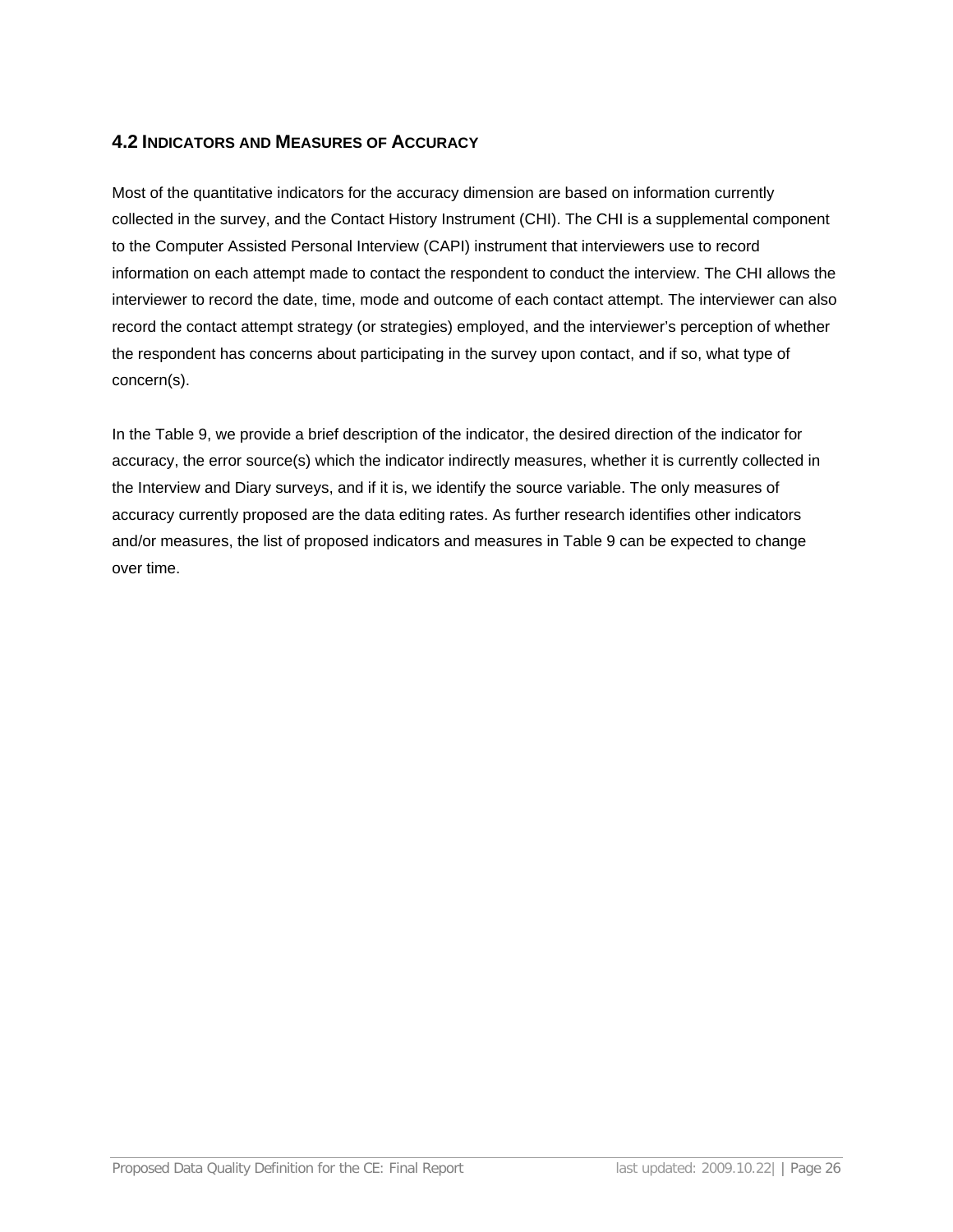| Table 9. Proposed Indicators and Measures for Assessment and Monitoring of Accuracy |
|-------------------------------------------------------------------------------------|
|-------------------------------------------------------------------------------------|

| <b>Description of Proposed</b><br>Indicator / Measure                                     |                    |                        | <b>Interview Survey</b>                |                        | <b>Diary Survey</b>                    |  |
|-------------------------------------------------------------------------------------------|--------------------|------------------------|----------------------------------------|------------------------|----------------------------------------|--|
| [Desired Direction]                                                                       | Source<br>of Error | Currently<br>Collected | Source<br>Variable                     | Currently<br>Collected | Source<br>Variable                     |  |
| <b>EXPENDITURES</b>                                                                       |                    |                        |                                        |                        |                                        |  |
| <b>Expenditures reported</b>                                                              |                    |                        |                                        |                        |                                        |  |
| [Generally higher is better, but<br>requires context, e.g., relative to<br>CU size]       | ME                 | Υ                      | <b>EXPNSUM</b>                         | Υ                      | Z_TOTAL                                |  |
| Number of expenditure reports                                                             |                    |                        |                                        |                        |                                        |  |
| [Generally higher is better, but<br>requires context, e.g., relative to<br>CU size]       | ME                 | Y                      | <b>NUMEXPN</b>                         | Y                      |                                        |  |
| <b>EFFORT TO COLLECT DATA</b>                                                             |                    |                        |                                        |                        |                                        |  |
| Number of contact attempts to<br>final disposition                                        | ME, NR             | Y                      |                                        |                        |                                        |  |
| [Lower is better]                                                                         |                    |                        |                                        |                        |                                        |  |
| Number of attempts prior to and<br>including 1st contact with sample<br>unit member       | ME, NR             | Υ                      | <b>CTSTATUS</b>                        |                        | <b>CTSTATUS</b>                        |  |
| [Lower is better]                                                                         |                    |                        |                                        |                        |                                        |  |
| Number of attempts to begin<br>interview                                                  | ME, NR             | Υ                      | <b>CTTYPE</b>                          |                        | <b>CTTYPE</b>                          |  |
| [Lower is better]                                                                         |                    |                        |                                        |                        |                                        |  |
| <b>RESPONDENT COOPERATION</b>                                                             |                    |                        |                                        |                        |                                        |  |
| Interviewer's perception of<br>respondent concerns                                        | ME, NR             | Υ                      | <b>RSPDNTnn</b>                        |                        | <b>RSPDNTnn</b>                        |  |
| [Lower is better]                                                                         |                    |                        |                                        |                        |                                        |  |
| Soft refusals<br>[Lower is better]                                                        | ME, NR             | Y                      | CTSTATUS,<br>CTTYPE,<br><b>NONINTR</b> |                        | CTSTATUS,<br>CTTYPE,<br><b>NONINTR</b> |  |
| Mode (at the collection level,<br>collected in the CAPI)<br>[Personal visit is preferred] | ME, NR             | Υ                      | <b>TELPV</b>                           | Υ                      | <b>TELPV</b>                           |  |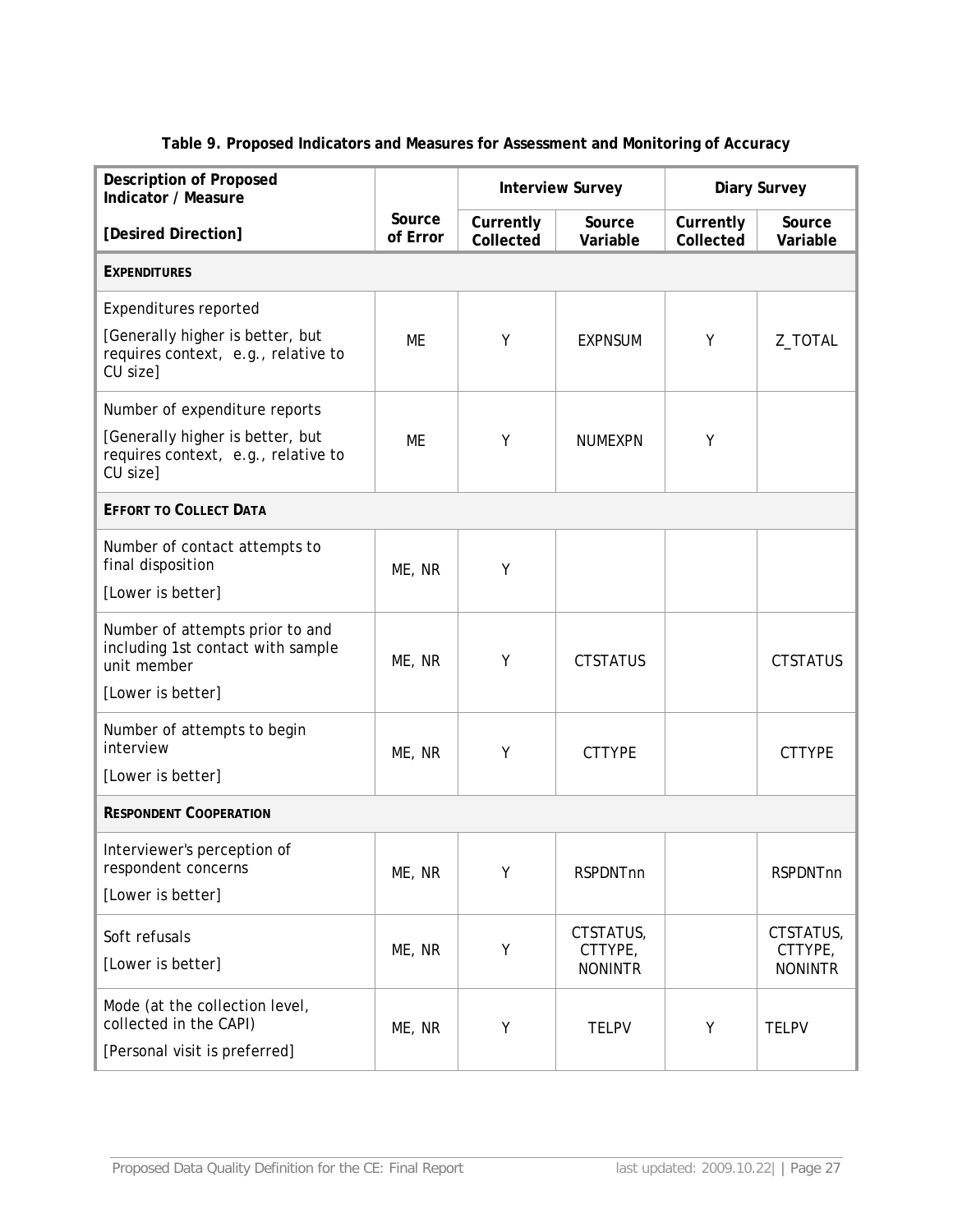# **Table 9. Proposed Indicators and Measures for Assessment and Monitoring of Accuracy**

| <b>Description of Proposed</b><br>Indicator / Measure                                          |                    |                        | <b>Interview Survey</b> |                        | <b>Diary Survey</b> |  |
|------------------------------------------------------------------------------------------------|--------------------|------------------------|-------------------------|------------------------|---------------------|--|
| [Desired Direction]                                                                            | Source<br>of Error | Currently<br>Collected | Source<br>Variable      | Currently<br>Collected | Source<br>Variable  |  |
| Mode (at the contact attempt level,<br>collected in the CHI)<br>[Personal visit is preferred]  | ME, NR             | Υ                      | PERORTEL                | Y                      | <b>PERORTEL</b>     |  |
| Predominant mode used to collect<br>data in sections for a case<br>[Person visit is preferred] | ME                 | Y                      | HOW_INTV                | Not<br>applicable      |                     |  |
| Sections collected entirely by<br>phone<br>[To be determined]                                  | ME                 | Υ                      | TELSCT01-<br>TELSCT10   | Not<br>applicable      |                     |  |
| Primary reason for collecting data by<br>phone<br>[To be determined]                           | ME                 | Υ                      | TEL_RESN                | Not<br>applicable      |                     |  |
| <b>REPORTING BEHAVIOR</b>                                                                      |                    |                        |                         |                        |                     |  |
| Recall aids usage: Information book<br>[Use is better]                                         | ME                 | Υ                      | <b>INFOBOOK</b>         | Υ                      | <b>INFOBOOK</b>     |  |
| Recall aids usage: Receipts<br>[Use is better]                                                 | ME                 | Υ                      | <b>RECORDS</b>          | N                      |                     |  |
| Recall aids usage: Used bill for<br>utilities<br>[Use is better]                               | ME                 | Υ                      | <b>HAVEBILL</b>         | N                      |                     |  |
| Converted refuser<br>[Not converted refuser is preferred]                                      | ME                 | Y                      | CONVREF                 | Y                      | <b>CONVREF</b>      |  |
| Number of explicit "don't know"<br>responses to expenditure items<br>[Fewer is preferred]      | ME                 | Υ                      | <b>NUMDK</b>            | N                      |                     |  |
| Number of explicit "refused"<br>responses to expenditure items<br>[Fewer is preferred]         | ME                 | Υ                      | <b>NUMRF</b>            | N                      |                     |  |
| Length of interview<br>[Longer is preferred]                                                   | ME                 | Υ                      | TOT_TIME                | Υ                      | TOT_TIME            |  |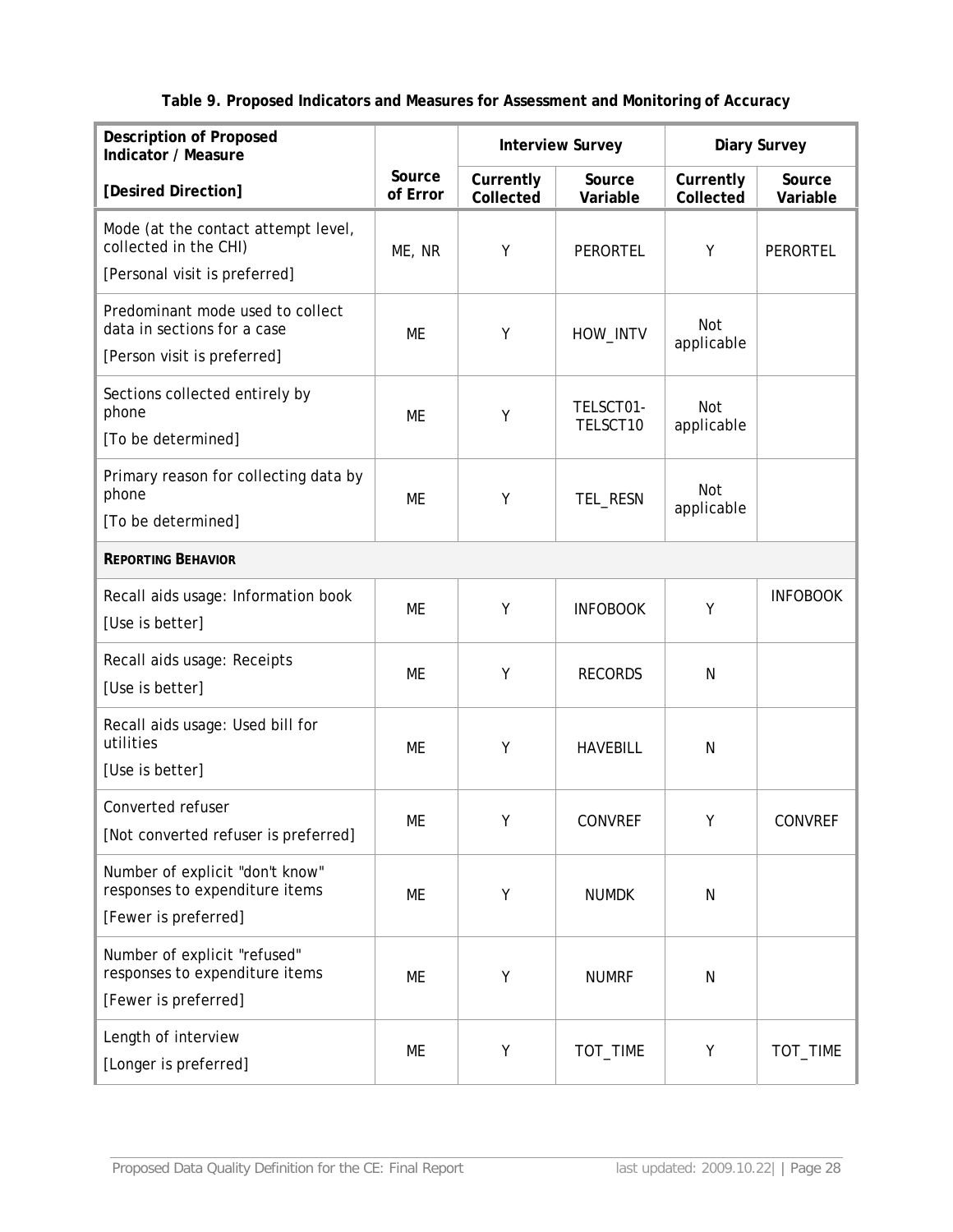#### **Table 9. Proposed Indicators and Measures for Assessment and Monitoring of Accuracy**

| <b>Description of Proposed</b><br>Indicator / Measure                                                                               |                    | <b>Interview Survey</b> |                                               | <b>Diary Survey</b>      |                    |  |
|-------------------------------------------------------------------------------------------------------------------------------------|--------------------|-------------------------|-----------------------------------------------|--------------------------|--------------------|--|
| [Desired Direction]                                                                                                                 | Source<br>of Error | Currently<br>Collected  | Source<br>Variable                            | Currently<br>Collected   | Source<br>Variable |  |
| Identify sections in the Interview<br>Survey that are problematic for<br>respondents (method of<br>implementation to be determined) | <b>ME</b>          | N                       |                                               | <b>Not</b><br>applicable |                    |  |
| DATA EDIT RATES (computed at CU level)                                                                                              |                    |                         |                                               |                          |                    |  |
| Expenditure reports by allocation<br>[Lower is preferred]                                                                           | ME, CV *           | Y                       |                                               | Υ                        |                    |  |
| Expenditure reports by imputation<br>[Fewer is preferred]                                                                           | ME, NR             | Y                       |                                               | Y                        |                    |  |
| No edited reports<br>[Higher is preferred]                                                                                          | <b>ME</b>          |                         |                                               | Y                        |                    |  |
| Income imputed<br>[Fewer is preferred]                                                                                              | ME, NR             | Y                       | <b>FINCBTXI</b>                               | Y                        | <b>FINCFTM</b>     |  |
| <b>RESPONSE RATES</b>                                                                                                               |                    |                         |                                               |                          |                    |  |
| Unit response rate (weighted and<br>unweighted)<br>[Lower is preferred]                                                             | <b>NR</b>          | Υ                       | <b>OUTCOME</b>                                | Y                        | <b>OUTCOME</b>     |  |
| Item response rate<br>[Lower is preferred]                                                                                          | <b>NR</b>          | Y                       | <expenditure<br>variable&gt;</expenditure<br> | <b>Not</b><br>applicable |                    |  |

Notes:

\* Expenditure reports by allocation: since the Interview survey permits reports of combined expenditures, allocation of combined expenditures an indicator of measurement error or another mechanism, such as construct validity.

Column labels

- [Desired Direction] describes the direction we would like to see the indicator for accuracy.
- Source of Error: CV = Construct validity; ME = Measurement error; NR = Nonresponse error
- Currently collected: if the indicator is already collected in the survey instrument (Y), or not (N)
- Source variable(s) in the CEQ (CED): name of variable in the CE Interview Survey (Diary Survey) data file.

The classification of indicators in this table is not meant to be rigid. It should be viewed as an attempt to relate each indicator to behavior or characteristics that could reasonably be expected to cause various types of survey errors.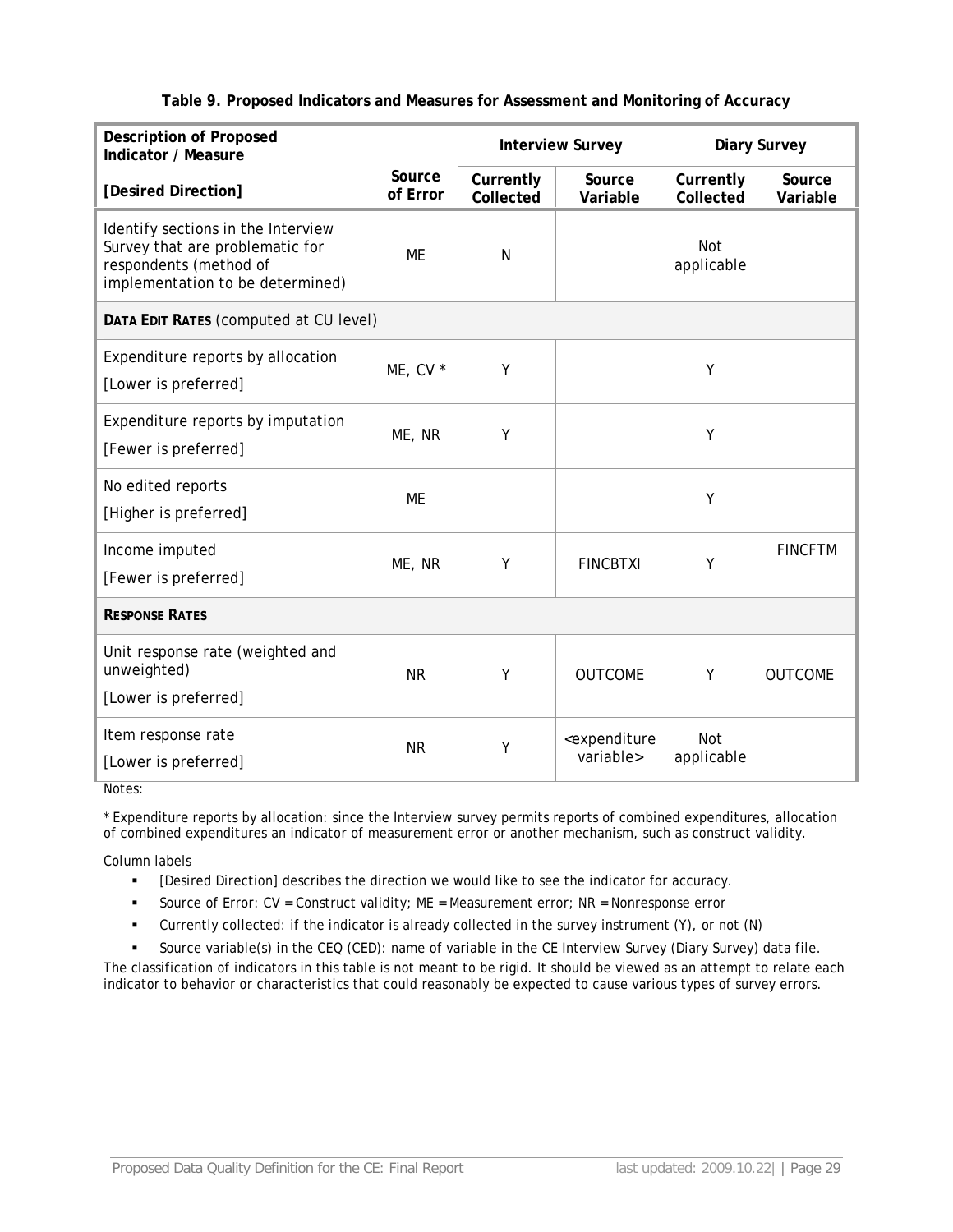# <span id="page-30-0"></span>**4.3 CONSIDERATIONS FOR USE**

In addition to identifying the appropriate indicators and measures to assess and monitor data quality, further thought must also be given to how they should be used and reported. Some of these considerations include:

- 1. Determining the relative importance of the proposed measures and indicators. What are the criteria for establishing the relative importance of the proposed measures and indicators in describing data quality?
- 2. Determining the appropriate periodicity for reporting the various proposed measures and indicators. Since data from the field are sent to BLS monthly, reporting at monthly, quarterly, or annual frequencies, it may be useful to report some indicators and measures at one or more of the frequencies.
- 3. Utilizing the longitudinal aspect of the data.

Although the Interview Survey is a five-wave panel survey, the production of official survey estimates does not utilize the longitudinal feature of the Interview Survey data, but treats each interview of a sample unit as an independent observation. Panel surveys pose different concerns from cross-sectional surveys – such as panel attrition and correlated errors between observations. Thus, the assessment and monitoring of the Interview Survey's data quality should incorporate examining some of the proposed measures and indicators longitudinally as well.

4. Further research

Continuing work is needed to identify additional and / or better indicators and measures of data quality, understand how to use them, and their relationship with survey features such as interview length, proxy reporting, and interviewing structure. These research objectives have been raised for the larger Gemini Project.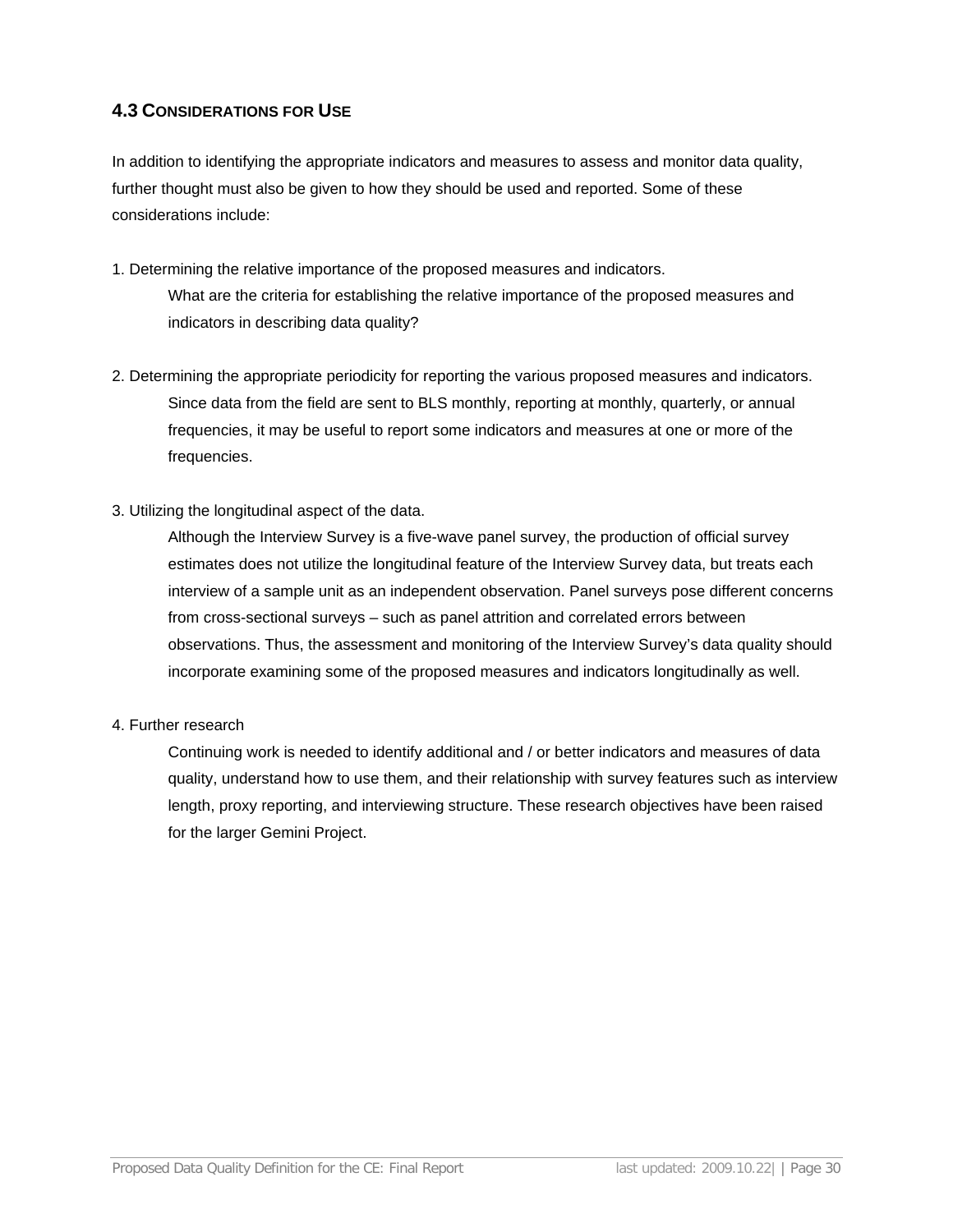### <span id="page-31-0"></span>**5. DATA QUALITY INFORMATION SYSTEM**

The preceding sections describe a conceptual framework that facilitates the measurement and assessment of data quality dimensions relevant to the CE's goal of meeting the needs of primary users of its data. While it is important to systematically collect appropriate information for assessing and monitoring data quality, an important complement to the data collection effort is the development of a data quality information system that supports the systematic assessment, monitoring, and reporting of data quality. It is important to have a data quality information system because:

- a known, single repository that houses all the quantitative and qualitative data on data quality (analogous to survey data on CERSCH) lends credence to the importance of data quality as an ongoing part of CE operations. The commitment of resources to developing and maintaining a data quality information system "signals" the importance of data quality to CE;
- it gives integrity to the data quality information since it will be treated as an integral part of data production;
- it facilitates consistent and comparable research on data quality across time, as well as from changes in the survey.

It is beyond the scope of this team to provide a concrete description of a data quality information system in this proposal. However, the importance of having this information system warrants an attempt to provide an outline of desirable elements of this information system for the CE, which will hopefully engender further reflection and discussion on the development of a data quality information system.

A simple high-level representation of the key components of a data quality information system for the CE is sketched out in Figure 2 (adapted from Seljak and Zaletel 2004). The key components are:

- collection and processing of data quality inputs
- storage of both quantitative and qualitative information, including survey metadata
- production of reports at different periodicities and levels of detail, for reporting internally and externally

Currently, CE already routinely produces annual and quarterly data collection quality monitor reports that are made available on the CE intranet. For the Diary Survey, the quarterly report shows rates on mode of collection, double placement, recall aids usage, final disposition of cases, response rate, length of interview, and the number of cases that failed the minimal expenditure edit. For the Interview Survey, the quarterly report shows rates on mode of collection, recall aids usage, final disposition of cases, response rate, length of interview, and data editing rates. For each indicator, the report shows the rate by Regional Office in a table for the reference quarter, and a time series graph of the rate at the national level through the reference quarter. We propose that this reporting system be expanded to incorporate the aspects of data quality addressed in this report.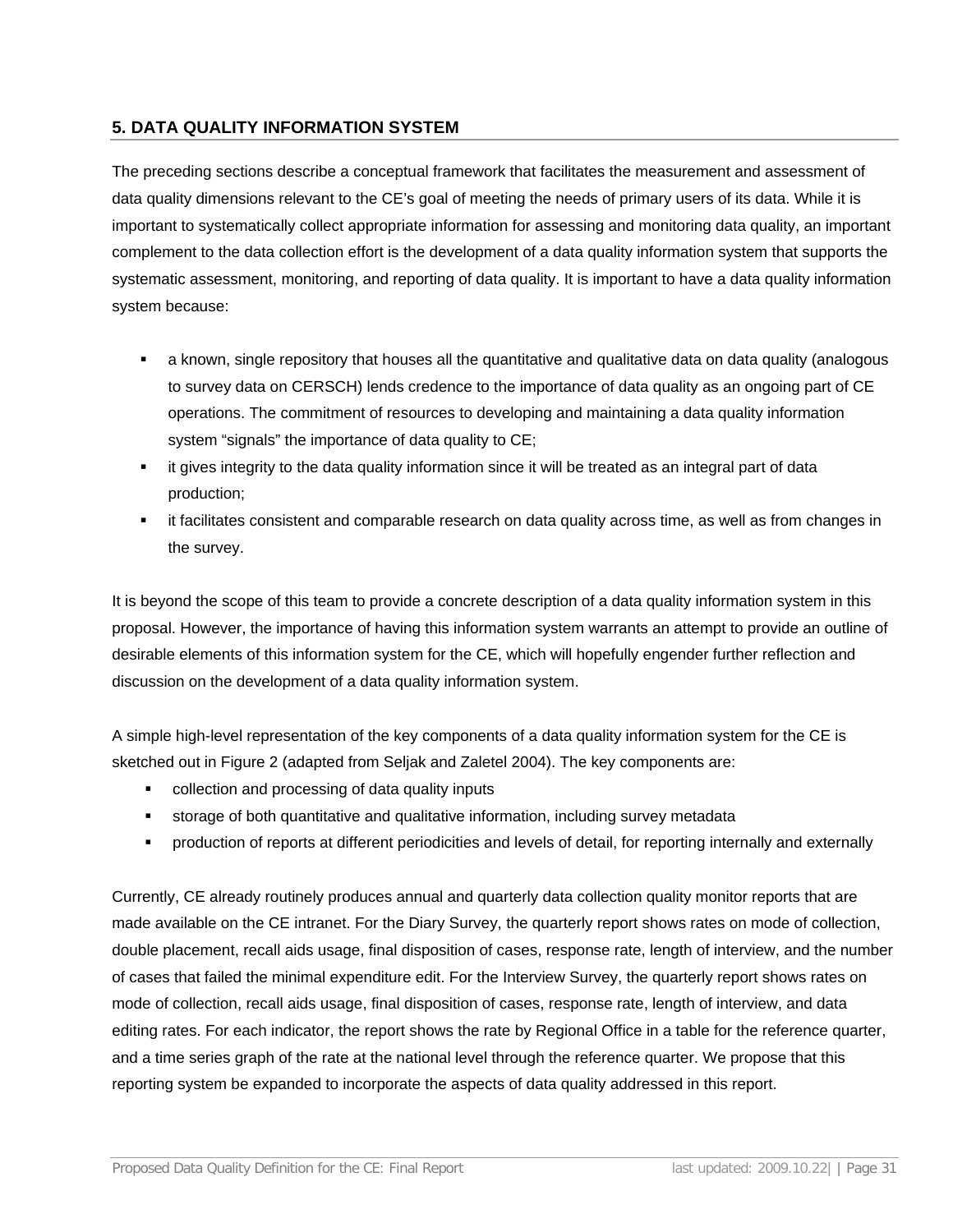In addition, consideration should also be given to reviewing existing data quality/metadata information systems in CE's Branch of Production and Control, and Branch of Information and Analysis to see if/should/how these systems can be integrated for more efficient storage, maintenance, and access to these information.



#### **Figure 2. Illustration of Key components of a Data Quality Information System \***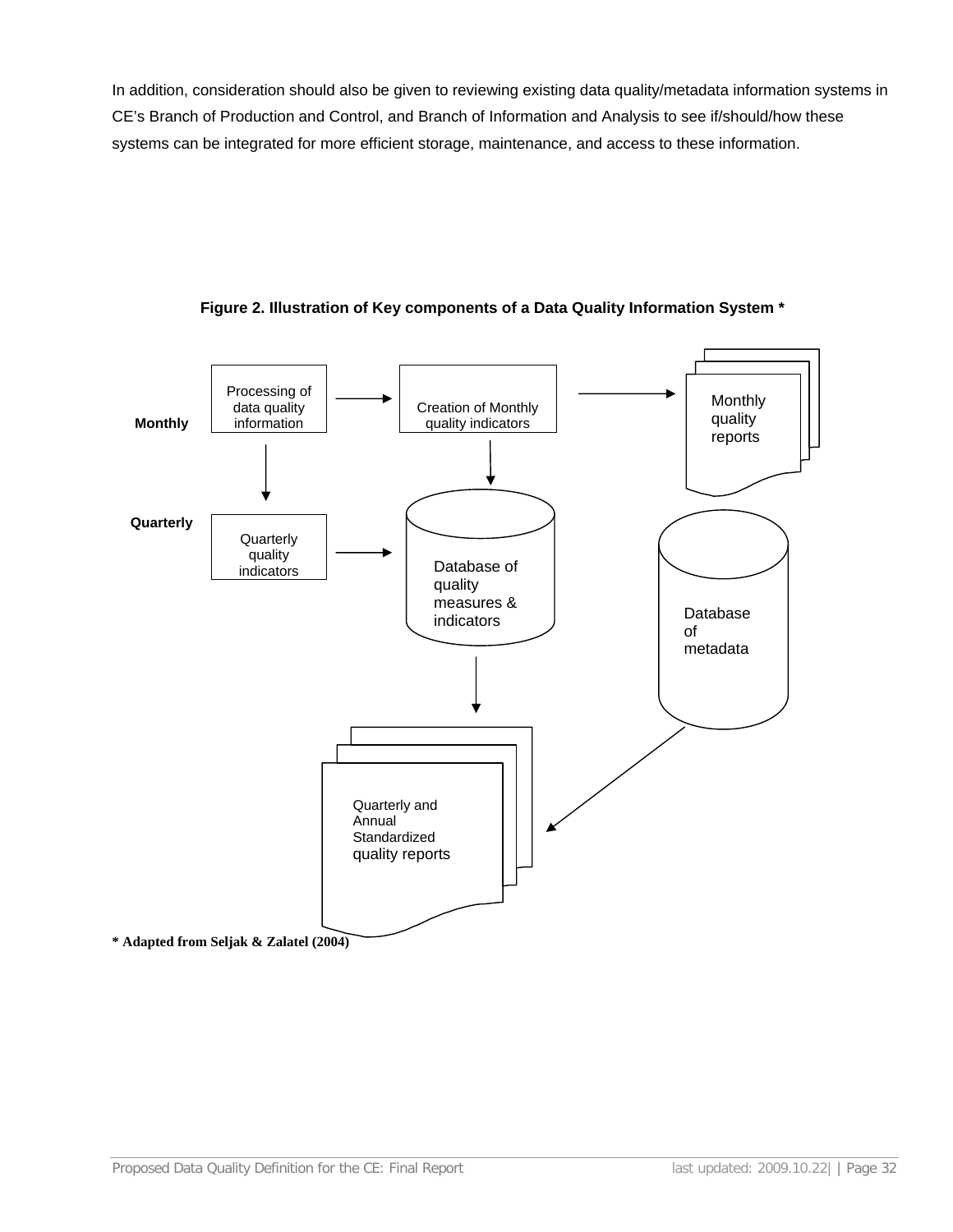### <span id="page-33-0"></span>**6. SUMMARY**

This team was tasked to propose a data quality definition for the CE that would be attentive to the "fitness-for-use" concerns of individual program stakeholders, and to propose how the definition could be operationalized to routinely assess the overall quality of the CE data.

We recommend that a data quality definition that is to be responsive to the "fitness-for-use" concerns of primary data users be multidimensional. Our proposed data quality definition is comprised of the six dimensions from the TQM paradigm – Relevance, Accuracy, Coherence, Timeliness, Accessibility, and Interpretability. In addition, we adopt the TSE paradigm to enumerate the sources of error that affect accuracy. The combination of the TQM and TSE paradigms in the data quality definition help to bring to the forefront the varied factors that affect data quality which any proposed modifications to the survey should consider. An attempt to improve one dimension or error source could have unintended adverse impacts on other dimensions or error sources. While practical considerations may force trade-offs to be made between data quality dimensions and error sources, these tradeoffs (to the extent foreseeable) should be the result of conscious decisions, and not unintended consequences.

Having proposed a definition for data quality, we outlined a procedure for using the definition to guide the collection and documentation of data quality concerns of each data user in a consistent and systematic manner. We provided an illustration of this procedure with three uses of the CE data (Published Tables, CPI, and the Experimental Poverty Thresholds), and showed how we used this information to identify common and distinct data quality concerns among these data users. Common data quality concerns shared among multiple data users become natural candidates for prioritization in ongoing efforts to improve the CE.

For the assessment and monitoring of data quality, we suggested various indicators and measures for each of the six TQM dimensions. In addition, indicators and measures for measurement error were also proposed, and issues for consideration when determining how to implement these indicators and measures were raised.

Finally, we also proposed establishing a data quality information system that integrates databases of measures and indicators with metadata of the survey. While it is important to systematically collect appropriate information to assess data quality, an important complement to the collection effort is the development of a data quality information system that supports the routine and systematic assessment, monitoring, and reporting of data quality across production phases as well as across time. The perspective that metadata management detracts from the primary mission of collecting and reporting data reflects a misunderstanding of how a robust, integrated metadata system is integral to quality control that affects the entire survey process - from data collection through generating survey estimates, and user documentation. We strongly advocate that a major redesign of the CE is an opportune time to build an integrated data quality information system. While we realize it will require a significant investment in resources (i.e., there are large initiation costs) to build this information system, it should be the 'big picture' that guides the incremental development of such a system. As individual databases are built, they should be done so with integration in mind.